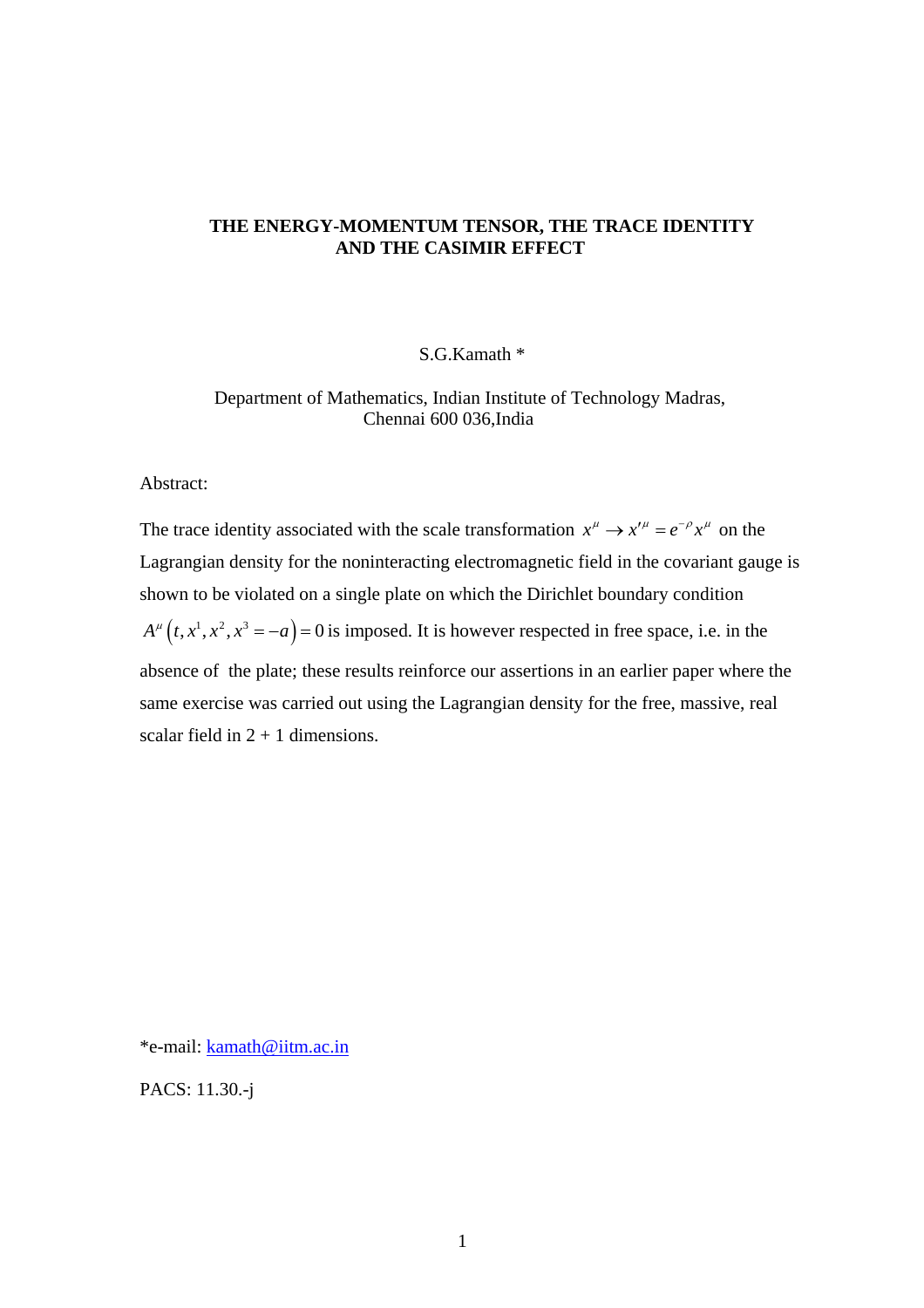#### **1.Introduction**

The trace identity [1] associated with the scale transformation  $x^{\mu} \rightarrow x'^{\mu} = e^{-\rho} x^{\mu}$ on a scalar field  $\phi(x)$ , for example, is conventionally expressed in terms of the energy- momentum tensor  $\hat{\Theta}^{\mu\nu}$  ,and for the massless free real scalar field Lagrangian density in 3 + 1 dimensions, namely,  $L = \frac{1}{2}$ 2  $L = \frac{1}{2} \partial^{\alpha} \phi \partial_{\alpha} \phi$  the trace identity is given by

$$
g_{\mu\nu}\Gamma^{\mu\nu}(y;x,z) + id\left(\delta^{(4)}(y-x) + \delta^{(4)}(y-z)\right)G(x,z) = 0
$$
 (1)

with the canonical scale dimension  $d = 1$ ; G (x, z) and  $\Gamma^{\mu\nu}(y; x, z)$  being the connected T  $*$ -ordered products  $\langle 0|T^*(\phi(x)\phi(z))|0\rangle_c$  and  $\langle 0|T^*(\hat{\Theta}^{\mu\nu}(y)\phi(x)\phi(z))|0\rangle_c$  respectively.  $\hat{\Theta}^{\mu\nu}$ is defined [1] in terms of the canonical energy-momentum tensor  $\hat{\Theta}^{\mu\nu}_c = \partial^\mu \phi \, \partial^\nu \phi - g^{\mu\nu} L$  by

$$
\hat{\Theta}^{\mu\nu} = \hat{\Theta}^{\mu\nu}_c + \frac{1}{6} \Big( g^{\mu\nu} \partial^\alpha \partial_\alpha - \partial^\mu \partial^\nu \Big) \phi^2 \tag{2}
$$

with the canonical dilatation current

$$
D_c^{\lambda} = x_{\mu} \hat{\Theta}_c^{\lambda \mu} + \frac{1}{2} \partial^{\lambda} \phi^2
$$
 (3)

As emphasized by Coleman and Jackiw[1], one can now rework (3) to get a modified version of the dilatation current given by

$$
D^{\mu} = x_{\lambda} \hat{\Theta}^{\mu \lambda} \tag{4}
$$

as the second term defining the field virial  $V^{\lambda}$  is a total divergence.

For the free electromagnetic field on the other hand, it is well known [2] that the corresponding  $\hat{\Theta}^{\mu\nu}$  associated with the Lagrangian density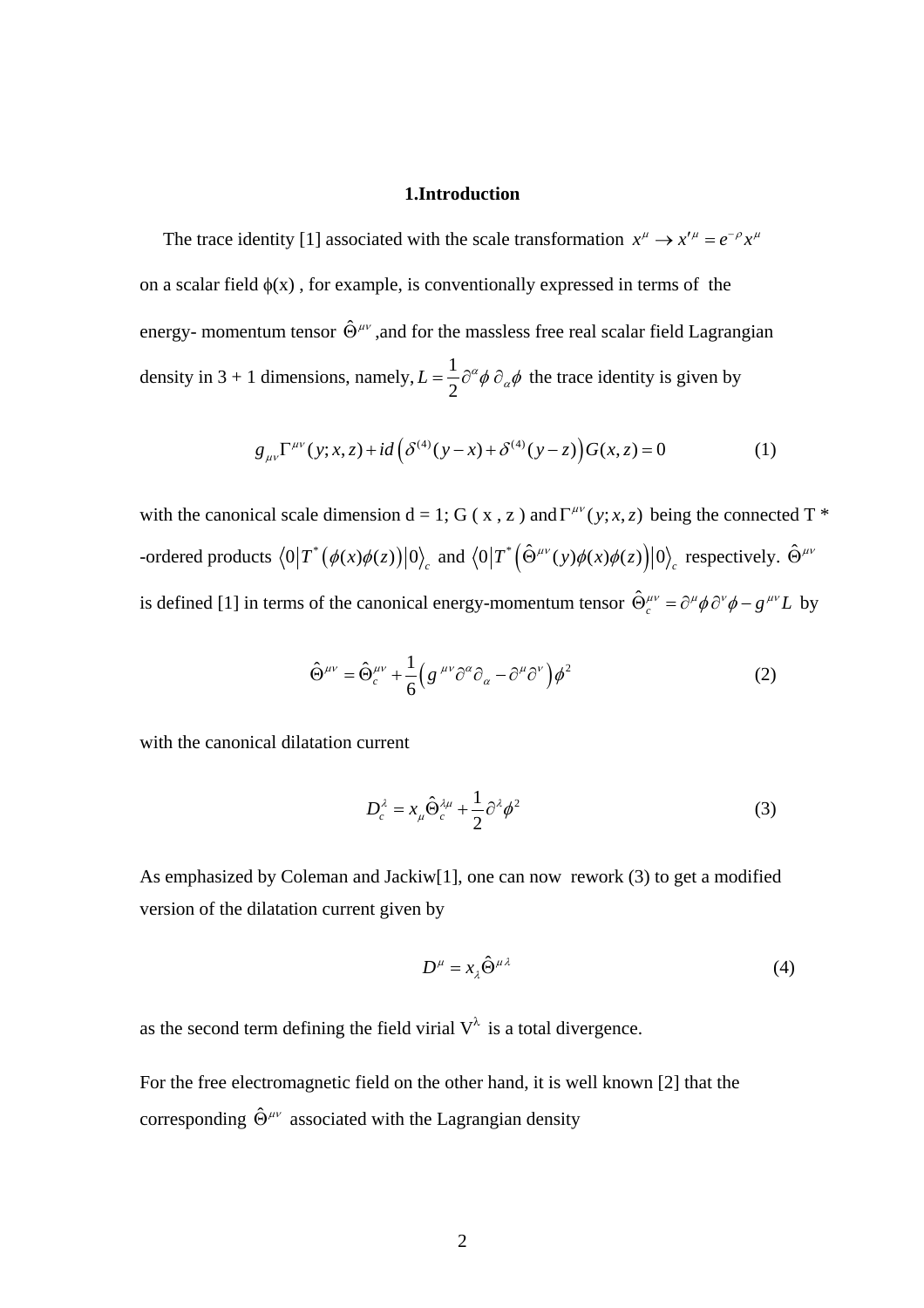$$
L = -\frac{1}{4} F_{\alpha\beta} F^{\alpha\beta} , \qquad F^{\alpha\beta} = \partial^{\alpha} A^{\beta} - \partial^{\beta} A^{\alpha}
$$
 (5)

is the Belinfante tensor  $\hat{\Theta}_{B}^{\mu\nu}$ , the latter being defined [1] in terms of the canonical energymomentum tensor  $\hat{\Theta}^{\mu\nu}_c$  by

$$
\hat{\Theta}_{B}^{\mu\nu} = \hat{\Theta}_{c}^{\mu\nu} + \partial_{\alpha} X^{\alpha\mu\nu} \tag{6}
$$

with

$$
\hat{\Theta}_c^{\mu\nu} = \Pi^{\mu\alpha} \partial_\alpha A^\nu - g^{\mu\nu} L \tag{6a}
$$

and 
$$
X^{\alpha\mu\nu} = \frac{1}{2} \Big( \Pi^{\alpha\beta} \Sigma^{\mu\nu}_{\beta\lambda} - \Pi^{\mu\beta} \Sigma^{\alpha\nu}_{\beta\lambda} - \Pi^{\nu\beta} \Sigma^{\alpha\mu}_{\beta\lambda} \Big) A^{\lambda}
$$
 (6b)

the counterpart of (4) now being

$$
D^{\alpha} = x_{\beta} \hat{\Theta}_{B}^{\alpha\beta} \tag{7}
$$

In eqs.(6)  $\Pi^{\alpha\beta} = -F^{\alpha\beta}$  and  $\Sigma^{\mu\nu}_{\beta\lambda} = \delta^{\mu}_{\beta}\delta^{\nu}_{\lambda} - \delta^{\nu}_{\beta}\delta^{\mu}_{\lambda}$ .

This paper extends the derivation leading to eqs.(6) and (7) and associated with the Coulomb gauge Lagrangian (5) to the Lagrangian density for the free electromagnetic field in the covariant gauge given by

$$
L = -\frac{1}{4} F_{\alpha\beta} F^{\alpha\beta} - \frac{1}{2\lambda} \left( \partial^{\mu} A_{\mu} \right)^2 \tag{8}
$$

While this is a routine exercise using the methods of Coleman and Jackiw[1] it has been included here - with the relevant steps gone through in some detail - merely for the sake of completeness; more importantly, for the issues which this paper addresses and which motivate this paper, the relevant energy-momentum tensor is not the Belinfante version  $\hat{\Theta}^{\mu\nu}_B$  but the energy - momentum tensor  $\hat{\Theta}^{\mu\nu}$  defined by [3]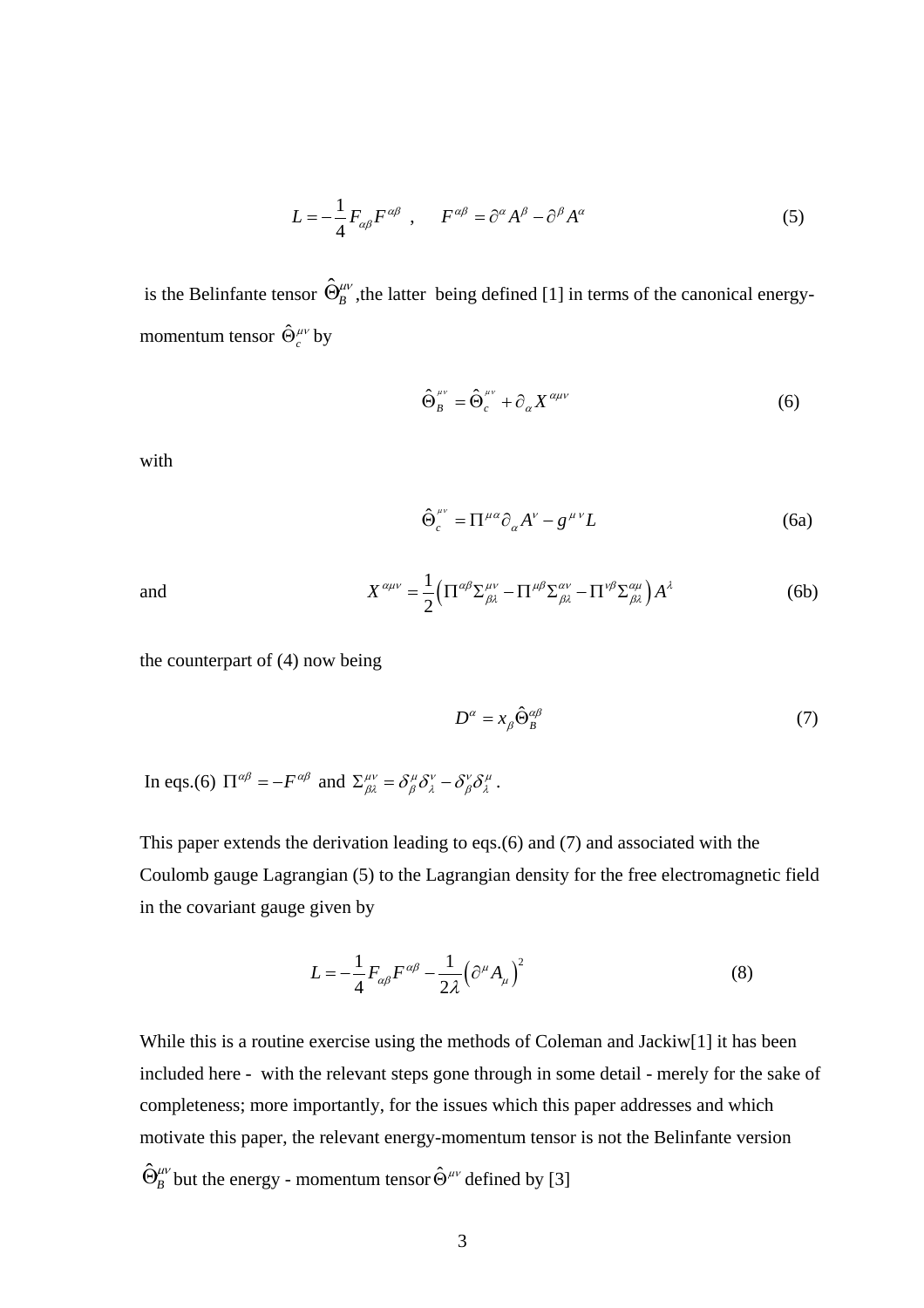$$
\hat{\Theta}^{\mu\nu} = \hat{\Theta}_{B}^{\mu\nu} + \frac{1}{2} \partial_{\alpha} \partial_{\beta} X^{\alpha\beta\mu\nu}
$$
 (9a)

where

$$
X^{\alpha\beta\mu\nu} = g^{\alpha\beta}\sigma^{\mu\nu} - g^{\alpha\mu}\sigma^{\beta\nu} - g^{\alpha\nu}\sigma^{\beta\mu} + g^{\mu\nu}\sigma^{\alpha\beta} - \frac{1}{3}\left(g^{\alpha\beta}g^{\mu\nu} - g^{\alpha\mu}g^{\beta\nu}\right)\sigma^{\lambda}_{\lambda}
$$
(9b)

with

$$
\sigma^{\mu\nu} = \frac{1}{2} g^{\mu\nu} A_{\alpha} A^{\alpha} - A^{\mu} A^{\nu}, \qquad \sigma_{\lambda}^{\lambda} = g_{\lambda\mu} \sigma^{\mu\lambda} \tag{9c}
$$

As is obvious,  $\sigma^{\mu\nu}$  is symmetric in  $\mu$  and  $\nu$  and its nonzero value underlines the preference of  $\hat{\Theta}^{\mu\nu}$  over  $\hat{\Theta}^{\mu\nu}_B$  for the Lagrangian in the covariant gauge given by (8).

While relegating these details to the text below, let's motivate this paper with the following question:

Given that the trace identity (see eq.(10) below) associated with the scale transformation  $x^{\mu} \rightarrow x'^{\mu} = e^{-\rho} x^{\mu}$  on the Lagrangian (8) is maintained, is the same trace identity also maintained on a boundary? To elaborate, we shall first use standard methods in the sequel to check that the trace identity given by

$$
g_{\alpha\beta} \langle 0|T^* (\hat{\Theta}^{\alpha\beta}(z)A^{\mu}(s)A^{\nu}(t))|0\rangle_c + i\delta(z-s) \langle 0|T^* (A^{\mu}(s)A^{\nu}(t))|0\rangle_c + i\delta(z-t) \langle 0|T^* (A^{\mu}(s)A^{\nu}(t))|0\rangle_c = 0
$$
 (10)

is preserved in free space. Subsequently, we check if eq.(10) also holds on a single plate at

 $x^3 = -a$  on which the Dirichlet boundary condition  $A^\mu (t, x^1, x^2, x^3 = -a) = 0$  is introduced; note that x<sup>3</sup> denotes the spatial z-component of the four vector  $x^{\mu}$ . For the sake of clarity we shall label these twin checks below as being carried out without and with a boundary respectively. While this exercise is inspired by the Casimir effect [4,5] in which the force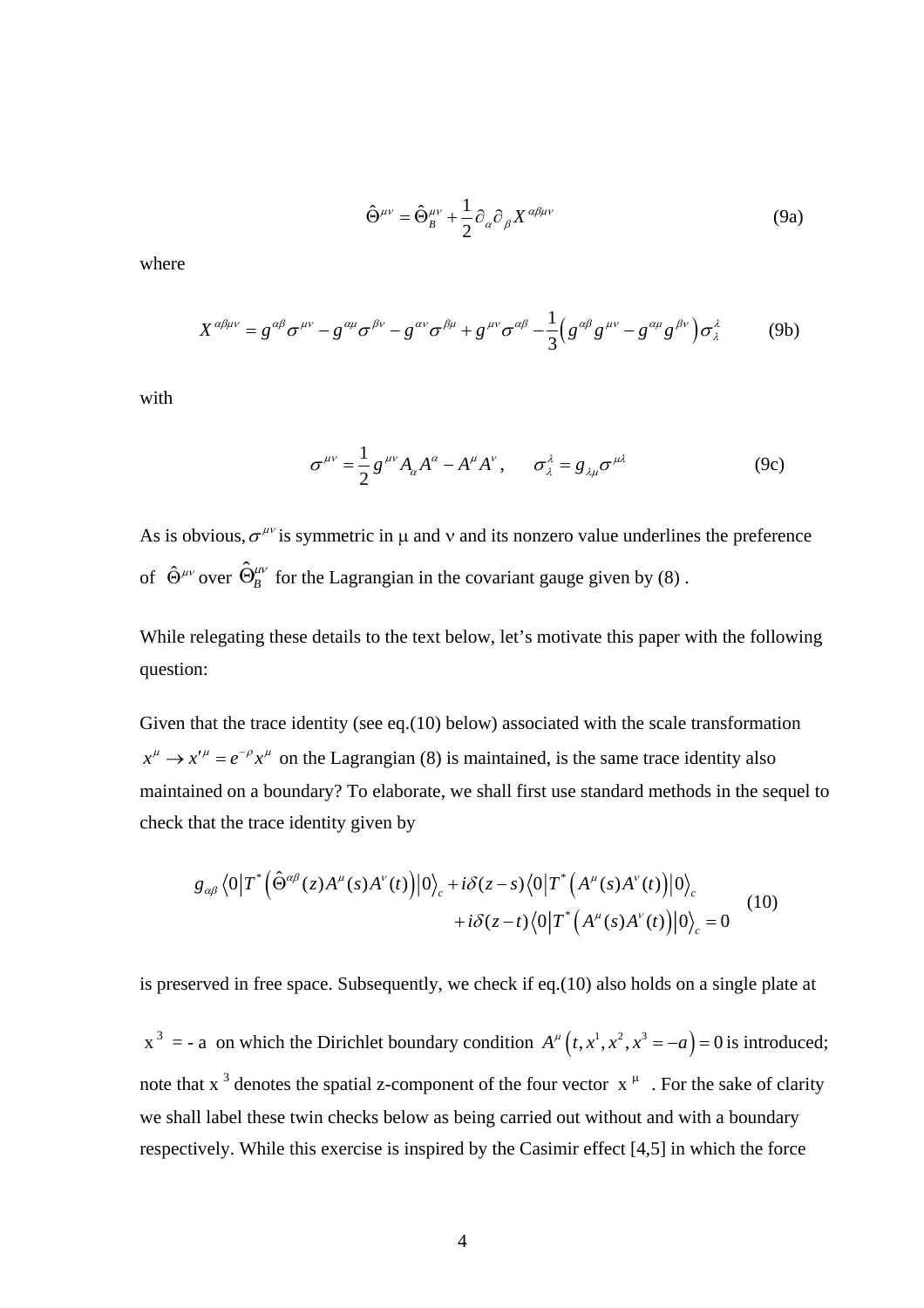between a pair of plates is calculated – indeed, this explains the use of the term in the title of the paper – the objective here is clearly different: Namely to determine how a *minimal* change from an unconstrained configuration represented by the absence of a boundary to a constrained one characterized by the presence of a single plate at  $x^3 = -a$  and on which the Dirichlet boundary condition holds  $A^{\mu}(t, x^{1}, x^{2}, x^{3} = -a) = 0$  affects, if at all, the validity of the trace identity given by eq.(10) above. Needless to say so, within the above framework the Casimir configuration of a pair of plates shall be understood as a *not - so – minimal* change. Since the objective of this paper has been spelt out above, the calculation of the Casimir energy on the single plate will not engage our attention here, more so as the literature [4,5] on this aspect as well as on the experimental support [6,7] for the Casimir effect is vast, with little or no mention to the best of our knowledge, of the issues raised here. Let's reiterate at this stage that it is the *susceptibility*, if any, of the trace identity given by eq.(10) to a minimal change as explained above from the unconstrained configuration that is on test in this paper. We must also emphasize here that the *departure* from the use of a pair of parallel conducting plates separated by a distance that was used in the original Casimir calculation [8] to a single plate in this paper has been done here deliberately.

The impetus for this exercise comes from an analogous report by the author[9] recently on the validity of the trace identity associated with the Lagrangian density for a noninteracting massive real scalar field viz.  $L = \frac{1}{2} \partial^{\alpha} \phi \partial_{\alpha} \phi - \frac{1}{2} m^2 \phi^2$  $2 \begin{array}{cc} 2 & r & a \\ r & q & 2 \end{array}$  $L = \frac{1}{2} \partial^{\alpha} \phi \partial_{\alpha} \phi - \frac{1}{2} m^2 \phi^2$  in 2 + 1 dimensions when one moves boundary condition  $\phi(t, x^1, x^2 = -a) = 0$  is imposed. The present work is thus an extension from an unconstrained configuration, wherein the identity has been found to hold, to a constrained configuration – in which the trace identity is shown to be violated - where a boundary in the form of a single plate at  $x^2 = -a$  is introduced and on which the Dirichlet to the Lagrangian given by (8) of the work done in Ref.9.

The plan of this paper is as follows: In Sec. 2 we shall present very briefly following the methods of Ref. 1 a rationale for the choice of the energy-momentum tensor given by eq.(9a) so as to obtain a modified dilatation current in a form analogous to eq.(4) for the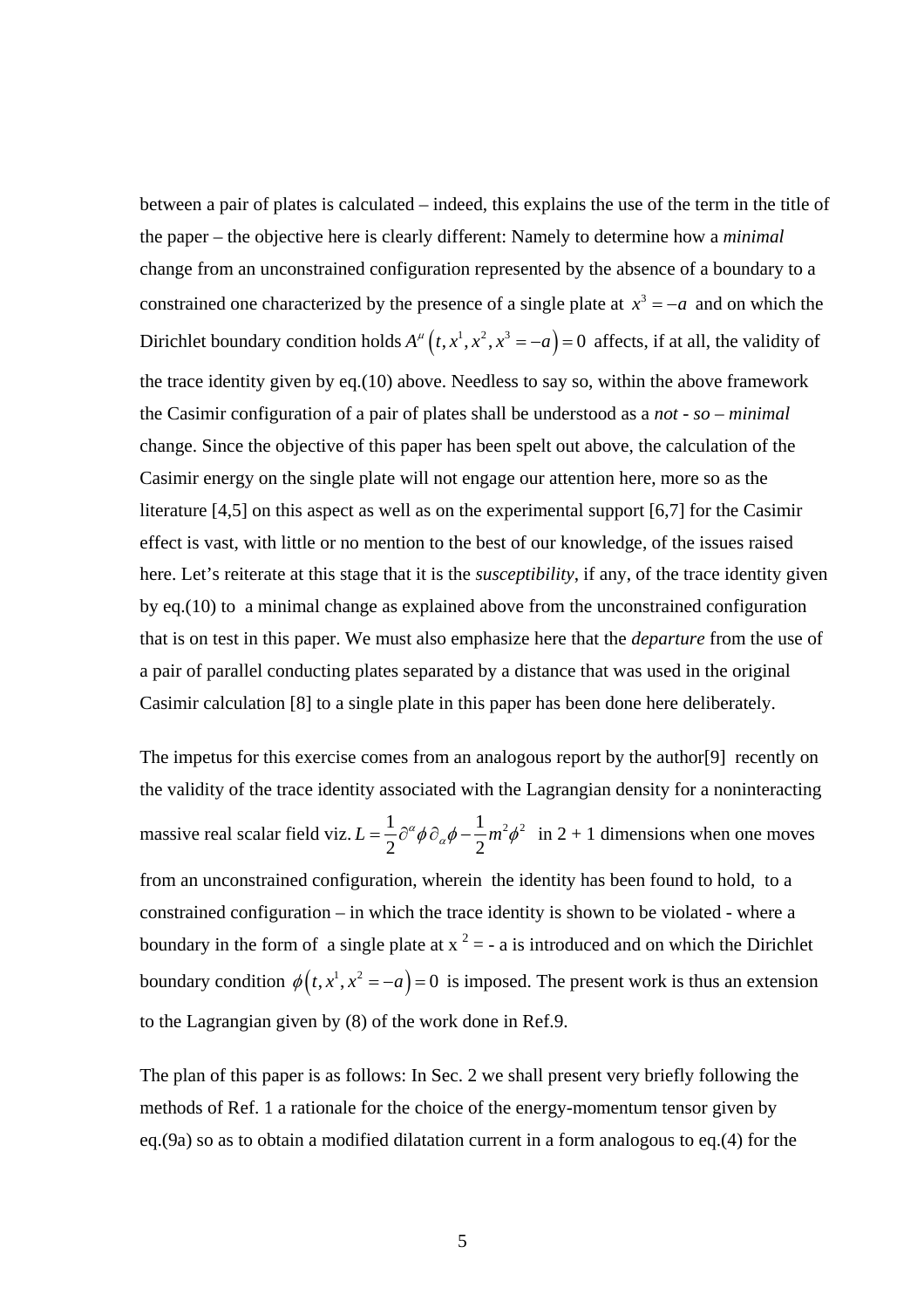Lagrangian for the massless free scalar field and follow it up with an explicit verification of the trace identity given by (10) for the unconstrained configuration; Sec.3 is the main part of this paper wherein we use a modified generating functional following Bordag, Robaschik and Wieczorek[10] which explicitly incorporates the Dirichlet boundary condition  $A^{\mu}(t, x^{1}, x^{2}, x^{3} = -a) = 0$  to derive the connected Green's functions relevant for the verification of the trace identity. The paper concludes with a short Appendix that includes a derivation of some of the relevant equations discussed in Sec 3.

#### **2.A check of eq.(10) without a boundary**

The canonical dilatation current associated with the Lagrangian density (8) is given by

$$
D_c^{\mu} = x_{\nu} \hat{\Theta}_c^{\mu\nu} + \Pi^{\mu\nu} A_{\nu}
$$
 (11a)

with  $\Pi^{\alpha\beta} = -F^{\alpha\beta} - \frac{1}{\lambda} g^{\alpha\beta} (\partial \cdot A)$ . This extra second term in the definition of  $\Pi^{\alpha\beta}$  relative to just  $\Gamma^{\alpha\beta} = -F^{\alpha\beta}$  for the Coulomb gauge Lagrangian (5) now implies that with eqs.(6),(6a) and

$$
X^{\alpha\mu\nu} = \left(\Pi^{\alpha\beta}\Sigma^{\mu\nu}_{\beta\lambda} - \Pi^{\mu\beta}\Sigma^{\alpha\nu}_{\beta\lambda} - \Pi^{\nu\beta}\Sigma^{\alpha\mu}_{\beta\lambda}\right)A^{\lambda}
$$
 (11b)

one can rework eq.(11a) above as

$$
D_c^{\mu} = x_{\nu} \hat{\Theta}_B^{\mu\nu} + \Pi^{\mu\nu} A_{\nu} + g_{\alpha\beta} X^{\beta\mu\alpha} - \partial_{\beta} \left( x_{\alpha} X^{\beta\mu\alpha} \right)
$$
(11c)

Note that the r.h.s. of eq.(11b) is now twice that of the r.h.s. of (6b); this difference will turn out to be crucial below. From the second and third terms in (11c) one obtains

$$
\Pi^{\mu\nu} A_{\nu} + g_{\alpha\beta} X^{\beta\mu\alpha} = F^{\mu\nu} A_{\nu} + \frac{5}{\lambda} (\partial \cdot A) A^{\mu}
$$
  
=  $(\partial^{\mu} A^{\nu} - \partial^{\nu} A^{\mu}) A_{\nu} + \frac{5}{\lambda} (\partial \cdot A) A^{\mu}$  (12)  
=  $\partial_{\alpha} \sigma^{\mu\alpha}$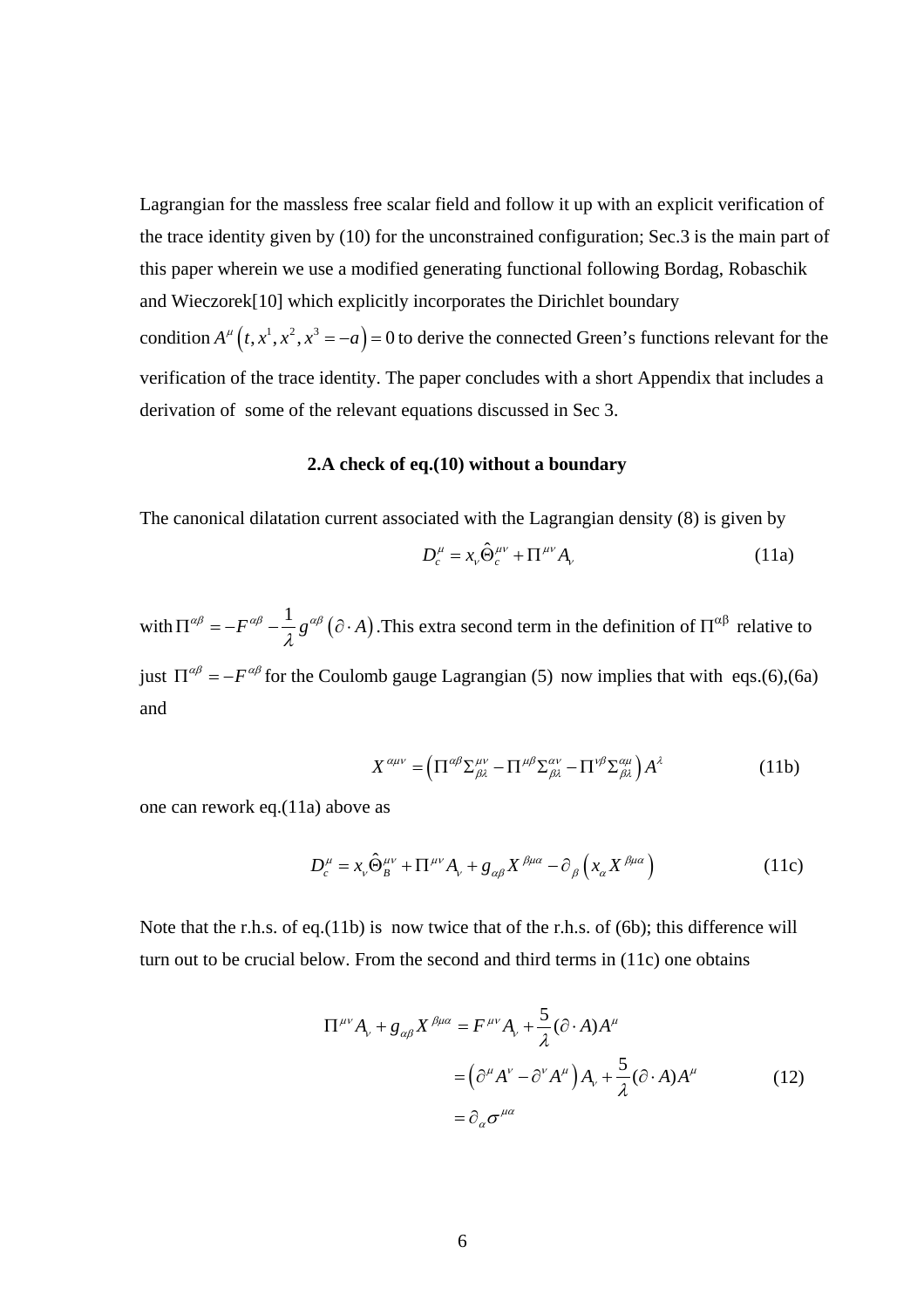when  $\lambda = -5$ ; the last equality defines the field virial  $V^{\mu} = \partial_{\alpha} \sigma^{\mu \alpha}$ , with  $\sigma^{\mu \alpha}$  given by (9c) for the covariant gauge Lagrangian density given by (8).We can now use eqs.(9a) and (9b) above to define the dilatation current in terms of  $\hat{\Theta}^{\mu\nu}$  as  $D^{\mu} = x_{\alpha} \hat{\Theta}^{\mu\alpha}$  as in eq.(A.21) of Ref. 1;and then derive the trace identity given in (10) following the steps given in Appendix B of Ref.1.By contrast, retaining the same form as (6b) yields for the l.h.s. of (12)

$$
\Pi^{\mu\nu} A_{\nu} + g_{\alpha\beta} X^{\beta\mu\alpha} = \left(\Pi^{\mu\nu} + \Pi^{\nu\mu}\right) A_{\nu} + \frac{4}{\lambda} (\partial \cdot A) A^{\mu}
$$

$$
= -\frac{2}{\lambda} (\partial \cdot A) A_{\nu} + \frac{4}{\lambda} (\partial \cdot A) A^{\mu} = \frac{2}{\lambda} (\partial \cdot A) A_{\nu}
$$
(13)

Unlike the r.h.s. of eq.(12), the r.h.s. of the last step of  $(13)$  cannot be written as a total derivative; while this underlines the advantage here in the choice of (11b) over (6b) it also emphasizes the utility of the  $F^{\mu\nu}A_{\nu}$  term in obtaining the desired form of the field virial in (12).Let's also point out here that we do not claim originality in deriving eq.(12) above for the associated value of  $\lambda$ , as we are confident that the steps that have been worked through above must have also been obtained in the unpublished literature.

 For the sake of completeness let's now hint at a short derivation of the trace identity given by eq.(10). It is convenient to start from the following Ward identities, firstly for the canonical energy momentum tensor  $\hat{\Theta}^{\mu\nu}_c$ :

$$
\partial_{\alpha}^{(z)} \langle 0|T^*\Big(\hat{\Theta}_{c}^{\alpha\beta}(z)A^{\mu}(s)A^{\nu}(t)\Big)|0\rangle_c + i\delta^{(4)}(z-s)\langle 0|T^*\Big(\partial^{\beta}A^{\mu}(s)A^{\nu}(t)\Big)|0\rangle_c + i\delta^{(4)}(z-t)\langle 0|T^*\Big(A^{\mu}(s)\partial^{\beta}A^{\nu}(t)\Big)|0\rangle_c = 0
$$

and secondly for the canonical dilatation current  $D_c^{\mu}$ :

$$
\partial_{\alpha}^{(z)} \langle 0|T^*\Big(D_c^{\alpha}(z)A^{\mu}(s)A^{\nu}(t)\Big)|0\rangle_c + i\delta^{(4)}(z-s)\langle 0|T^*\Big(\delta A^{\mu}(s)A^{\nu}(t)\Big)|0\rangle_c + i\delta^{(4)}(z-t)\langle 0|T^*\Big(A^{\mu}(s)\delta A^{\nu}(t)\Big)|0\rangle_c = 0
$$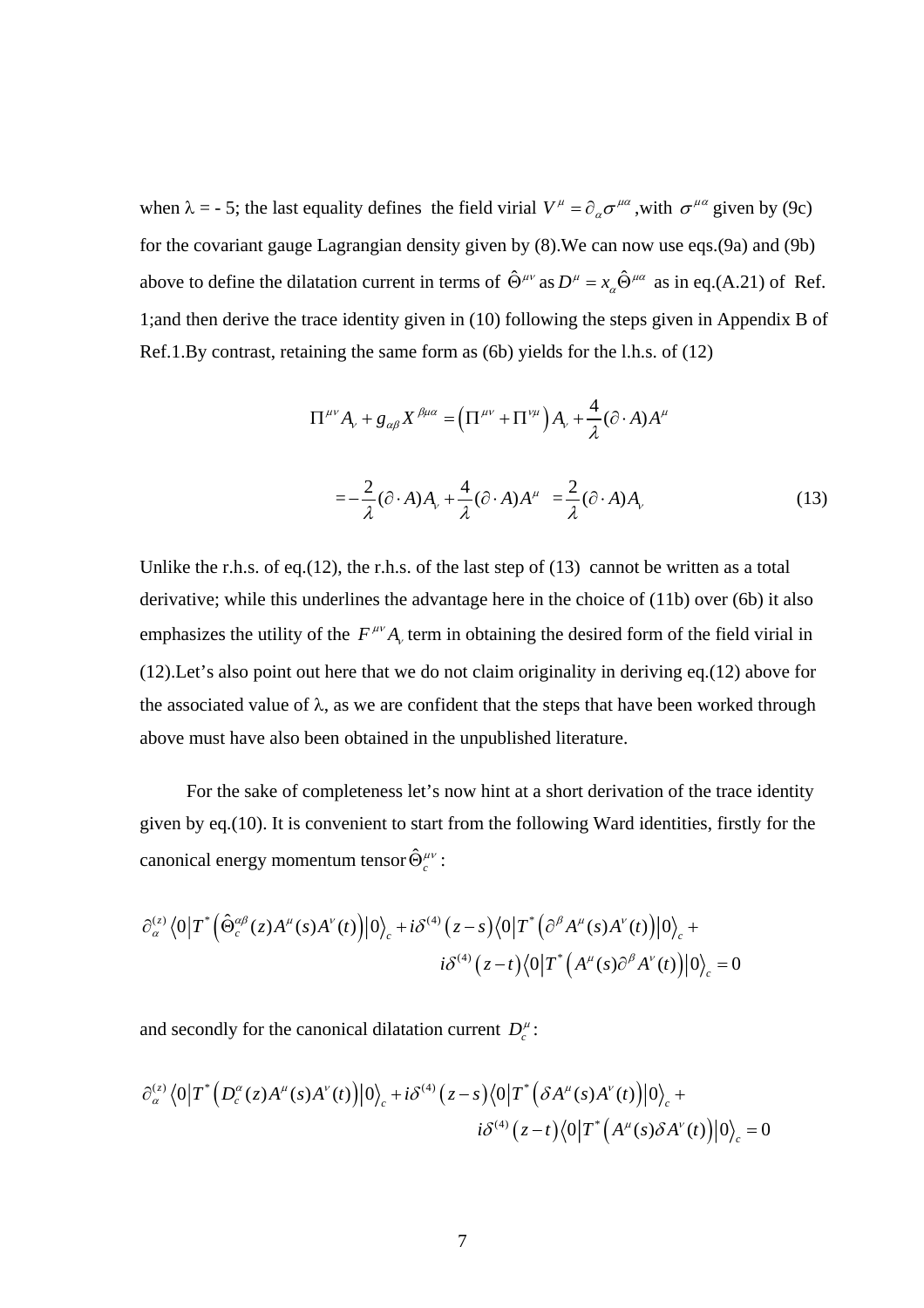with  $\delta A^{\mu}(x) = (1 + x \cdot \partial) A^{\mu}(x)$ . With the derivation of the dilatation current as  $D^{\mu} = x_{\alpha} \hat{\Theta}^{\mu\alpha}$ explained in detail in the earlier part of this section it is now a simple matter to repeat verbatim the steps of Appendix B of Ref.1 and obtain the trace identity given by eq.(10) in this paper. As a matter of caution it is useful in this exercise to bear in mind the remarks on p.589 and 590 of Ref.1.

We shall now check the trace identity in the absence of a boundary and begin with the familiar expression for the generating functional for the connected Green's functions that is appropriate for the discussion below, viz.

$$
\exp iZ \Big[ J^{\mu}, K^{\mu\nu}, M^{\alpha\beta} \Big] = N \int DA^{\mu} \exp i \int_X (L + J^{\mu} A_{\mu} + K^{\mu\nu} \partial_{\mu} A_{\nu} + M^{\alpha\beta} \hat{\Theta}_{\alpha\beta})
$$
  

$$
= N \int DA^{\mu} \Big( \sum_{0}^{\infty} \frac{i^n}{n!} (M^{\alpha\beta} \hat{\Theta}_{\alpha\beta})^n \Big) \exp i \int_X (L + J^{\mu} A_{\mu} + K^{\mu\nu} \partial_{\mu} A_{\nu}) \quad (14)
$$

where  $J^{\mu}$ , K<sup> $\mu \nu$ </sup> and M<sup> $\mu \nu$ </sup> are external sources for A<sup> $\mu$ </sup> (x),  $\partial_{\mu}$  A<sub>v</sub> and  $\hat{\Theta}_{\mu\nu}$ , and N a normalizing constant which ensures that the l.h.s. is unity when the external sources are zero. On expressing  $\hat{\Theta}_{\mu\nu}$  in terms of functional derivatives – given further below - acting on the exponential one writes (14) as

$$
\exp iZ \Big[ J^{\mu}, K^{\mu\nu}, M^{\alpha\beta} \Big] = \left( \sum_{0}^{\infty} \frac{i^{n}}{n!} (M^{\alpha\beta} \hat{\Theta}_{\alpha\beta})^{n} \right) N \int DA^{\mu} \exp i \int_{x} (L + J^{\mu} A_{\mu} + K^{\mu\nu} \partial_{\mu} A_{\nu})
$$

$$
= \left( \sum_{0}^{\infty} \frac{i^{n}}{n!} (M^{\alpha\beta} \hat{\Theta}_{\alpha\beta})^{n} \right) \exp \left( -\frac{i}{2} \int_{x} \int_{y} (J_{\lambda}(x) + iK_{\rho\lambda} \vec{\partial}_{(x)}^{\rho}) D^{\lambda\beta} (x - y) (J_{\beta}(y) + i\tilde{\partial}_{(y)}^{\alpha} K_{\alpha\beta}) \right) \tag{15}
$$

In eqs.(14) and (15) the symbol  $\vert$  denotes  $\int_{x}$  denotes  $\int d^4x$ , with

$$
iD^{\alpha\beta}(x-y) = i\int_{k} \frac{e^{-ik(x-y)}}{k^2 + i\varepsilon} \left(6\frac{k^{\alpha}k^{\beta}}{k^2} - g^{\alpha\beta}\right)
$$
 (16)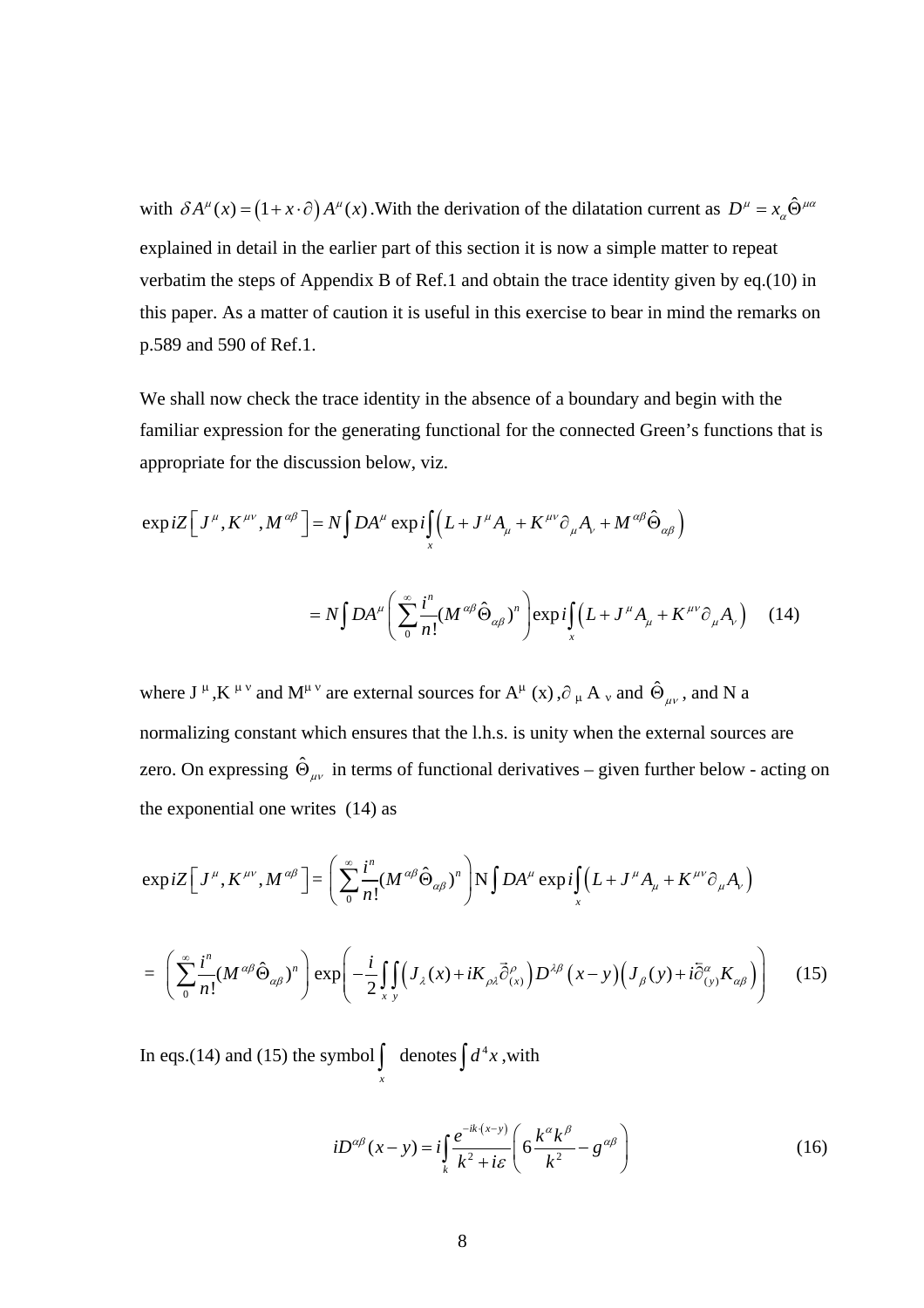being the propagator associated with the Lagrangian (8) when  $\lambda = -5$ ; also in (16)  $\int\limits_k$  is

shorthand for 
$$
\int \frac{d^4 k}{(2\pi)^4}
$$
. Thus  

$$
i \frac{\delta^2 Z}{\delta J^{\alpha}(x) \delta J^{\beta}(y)} \bigg|_{\text{sources}=0} = i^2 \langle 0 | T^* (A^{\alpha}(x) A^{\beta}(y)) | 0 \rangle_c = -i D^{\alpha\beta}(x-y) \tag{17}
$$

It is also easy to check that

$$
\left(\partial^{\mu}\partial_{\mu} g_{\alpha\beta} - \frac{6}{5}\partial_{\alpha}\partial_{\beta}\right)D^{\beta\lambda}(x-y) = \delta_{\alpha}^{\lambda}\delta^{(4)}(x-y)
$$
(18)

the derivative operators being taken with respect to x <sup> $\mu$ </sup>. We now give below  $\hat{\Theta}_{\alpha\beta}$  in terms of functional derivative operators which will act on the exponential on the r.h.s. of eq.(15)

$$
\hat{\Theta}_{\alpha\beta}(z) = (-i)^2 \left( C_{\alpha\beta}(z) + S_{\alpha\beta}(z) + T_{\alpha\beta}(z) \right) \tag{19}
$$

with:

$$
C_{\alpha\beta} = -\begin{cases} g^{\mu\lambda} \left( \frac{\delta}{\delta K^{\alpha\lambda}} - \frac{\delta}{\delta K^{\lambda\alpha}} - \frac{1}{5} g_{\alpha\lambda} g^{\beta\rho} \frac{\delta}{\delta K^{\beta\rho}} \right) \frac{\delta}{\delta K^{\beta\lambda}} \\ + g_{\alpha\beta} \left( -\frac{1}{4} \left( \frac{\delta}{\delta K^{\rho\lambda}} - \frac{\delta}{\delta K^{\lambda\rho}} \right) \left( \frac{\delta}{\delta K_{\rho\lambda}} - \frac{\delta}{\delta K_{\rho\lambda}} \right) \right) + \frac{1}{10} \left( g^{\mu\lambda} \frac{\delta}{\delta K^{\mu\lambda}} \right)^2 \end{cases}
$$

$$
S_{\alpha\beta} = \partial^{\lambda} \left[ \begin{bmatrix} -\left(\frac{\delta}{\delta K^{\lambda\rho}} - \frac{\delta}{\delta K^{\rho\lambda}} - \frac{1}{5} g_{\lambda\rho} g^{\tau\nu} \frac{\delta}{\delta K^{\tau\nu}} \right) \Sigma_{\alpha\beta}^{\rho\mu} + \left(\frac{\delta}{\delta K^{\alpha\rho}} - \frac{\delta}{\delta K^{\rho\alpha}} - \frac{1}{5} g_{\alpha\rho} g^{\tau\nu} \frac{\delta}{\delta K^{\tau\nu}} \right) \Sigma_{\lambda\beta}^{\rho\mu} \\ + \left(\frac{\delta}{\delta K^{\beta\rho}} - \frac{\delta}{\delta K^{\rho\beta}} - \frac{1}{5} g_{\beta\rho} g^{\tau\nu} \frac{\delta}{\delta K^{\tau\nu}} \right) \Sigma_{\alpha\lambda}^{\rho\mu} \end{bmatrix} \begin{bmatrix} \frac{\delta}{\delta K^{\rho\alpha}} - \frac{1}{5} g_{\alpha\rho} g^{\tau\nu} \frac{\delta}{\delta K^{\tau\nu}} \end{bmatrix} \begin{bmatrix} \frac{\delta}{\delta K^{\rho\alpha}} \\ \frac{\delta}{\delta K^{\rho\alpha}} \end{bmatrix}
$$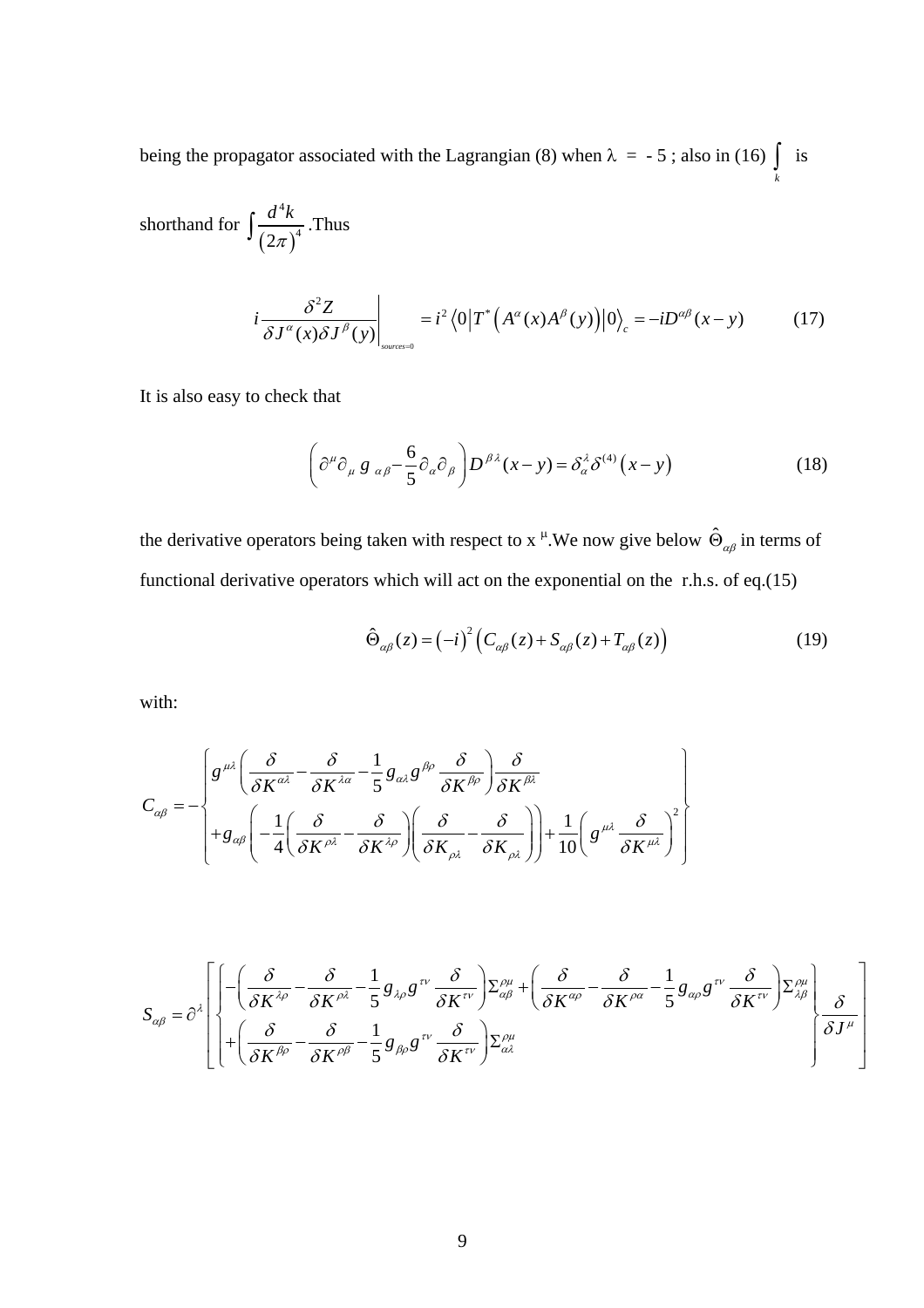$$
T_{\alpha\beta} = \frac{1}{2} \partial^{\mu} \partial^{\nu} \left\{ g_{\mu\nu} \left( \frac{2}{3} g_{\alpha\beta} \frac{\delta^{2}}{\delta J^{\lambda} \delta J_{\lambda}} - \frac{\delta^{2}}{\delta J^{\alpha} \delta J^{\beta}} \right) - g_{\mu\alpha} \left( \frac{2}{3} g_{\nu\beta} \frac{\delta^{2}}{\delta J^{\lambda} \delta J_{\lambda}} - \frac{\delta^{2}}{\delta J^{\nu} \delta J^{\beta}} \right) \right\} + g_{\nu\beta} \frac{\delta^{2}}{\delta J^{\mu} \delta J^{\alpha}} - g_{\alpha\beta} \frac{\delta^{2}}{\delta J^{\mu} \delta J^{\nu}}
$$

Note that the partial derivative and functional derivative operators above are taken with respect to z<sup> $\mu$ </sup> and should be understood as  $\partial_{(z)}^{\mu}$  and, for instance,  $\frac{\delta}{\delta J^{\mu}(z)}$  respectively. In (19) C  $\alpha$  β, S  $\alpha$  β and T  $\alpha$  β correspond respectively to the functional derivative representation of the canonical energy-momentum tensor  $\hat{\Theta}_{\alpha\beta}^c$ , the divergence  $\partial^\lambda X_{\lambda\alpha\beta}$  of the covariant version

of the tensor  $X^{\lambda\alpha\beta}$  given in (11b) and, lastly, to a covariant version of the last term in (9a) but after necessary simplification. To verify the trace identity given in (10) it is enough to

calculate 3  $(z) \delta {J}_{\mu}(s) \delta {J}_{\nu}(t) \Big|_{\textit{Sources}=0}$  $i\frac{\delta^3 Z}{\delta^3 Z}$  $M_{\alpha\beta}(z)\delta J_{\mu}(s)\delta J_{\nu}(t)$ δ  $\delta M_{\alpha\beta}(z)\delta {J}_{\mu}(s)\delta {J}_{\nu}(t)\big|_{\textit{Sources}}$ from (14) as that will yield, besides a multiplicative

factor of  $i^3$ , the T<sup>\*</sup> - product in the first term in eq.(10). On contraction with g  $\alpha \beta$  and simplification one immediately obtains the answer as

$$
-i\delta(\overline z-\overline s)\big\langle 0\big|T^*\Big(A^\mu(s)A^\nu(t)\Big)\big|0\big\rangle_c -i\delta(\overline z-\overline t)\big\langle 0\big|T^*\Big(A^\mu(s)A^\nu(t)\Big)\big|0\big\rangle_c
$$

thus verifying the trace identity in the unconstrained configuration. We have gone through the calculation above in a rather perfunctory fashion as there are no surprises to be expected here, but will exercise caution in the succeeding section as there will be qualitative changes in eqs.(17) and (18).

#### **3.A check of eq.(10) with a boundary**

A simple way to incorporate the Dirichlet boundary condition  $A^{\mu}(t, x^{1}, x^{2}, x^{3} = -a) = 0$  in to the generating functional given by (14) is to first rewrite it using the method of Bordag, Robaschik and Wieczorek[10]as

$$
\exp iZ \Big[ J^{\mu}, K^{\mu\nu}, M^{\alpha\beta} \Big] = N \int DA^{\mu} \delta \Big( A^{\lambda} \Big( t, x^{1}, x^{2}, x^{3} = -a \Big) \Big) \exp i \int_{x} \Big( L + J^{\mu} A_{\mu} + K^{\mu\nu} \partial_{\mu} A_{\nu} + M^{\alpha\beta} \hat{\Theta}_{\alpha\beta} \Big)
$$
\n(20)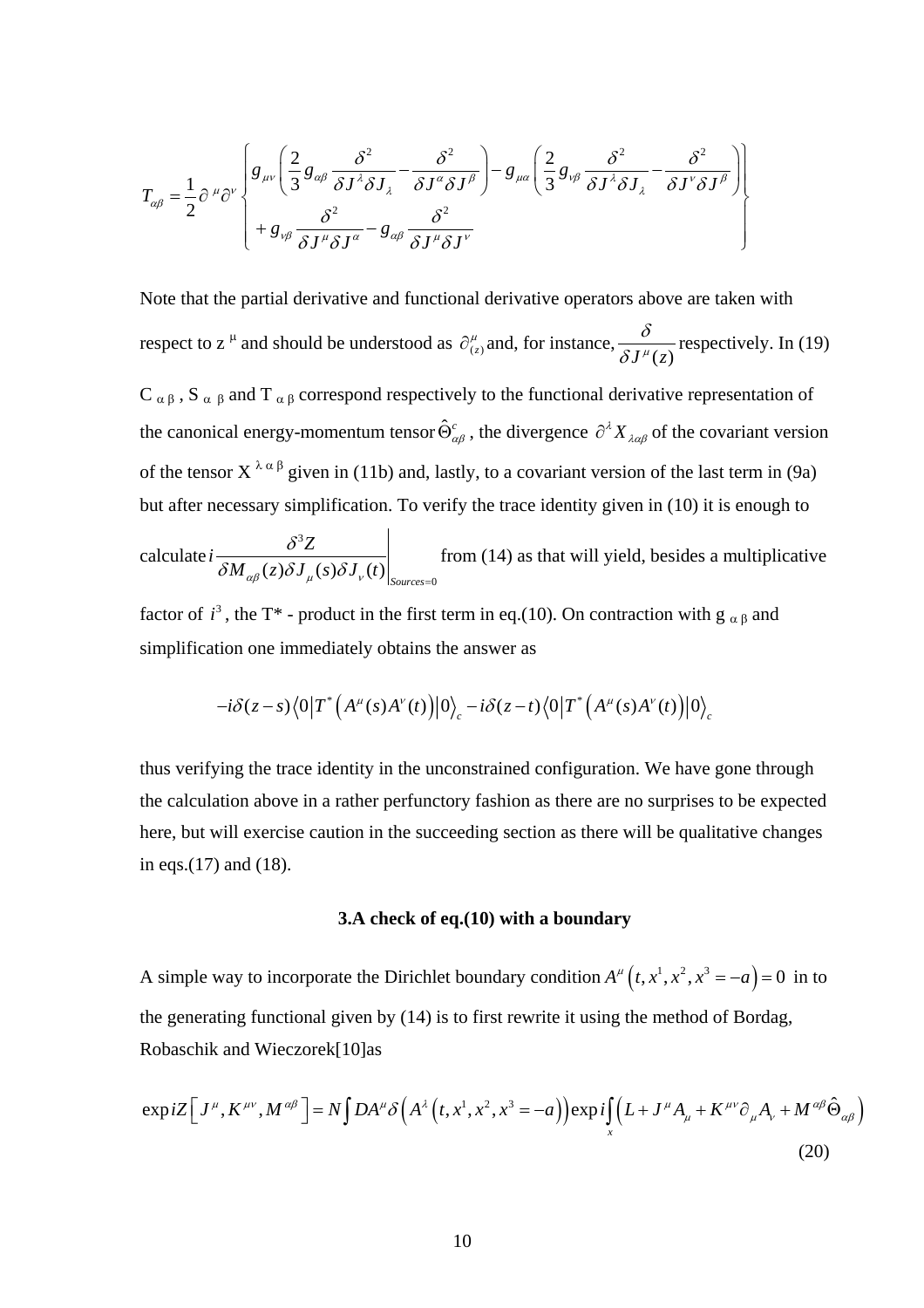which can be reworked as

$$
\exp iZ \Big[ J^{\mu}, K^{\mu\nu}, M^{\alpha\beta} \Big] = C \int DA^{\mu} D b_{\alpha} \exp i \int_X \Big( L + J^{\mu} A_{\mu} + K^{\mu\nu} \partial_{\mu} A_{\nu} + M^{\alpha\beta} \hat{\Theta}_{\alpha\beta} + \delta \Big( x^3 + a \Big) b_{\mu} A^{\mu} \Big) \tag{21}
$$

with C a normalizing factor and  $b \lambda(x)$  an auxiliary field that exists on the plate at  $x^3 = -a$ only; thus  $b_{\lambda}(x)$  is a function of the three variables t,  $x^{-1}$  and  $x^{-2}$  only. One now rewrites (21) as

$$
\exp iZ \Big[ J^{\mu}, K^{\mu\nu}, M^{\alpha\beta} \Big] = \Bigg( \sum_{0}^{\infty} \frac{i^{n}}{n!} (M^{\alpha\beta} \hat{\Theta}_{\alpha\beta})^{n} \Bigg) N \int DA^{\mu} Db_{\alpha} \exp i \int_{x} \Big( L + J^{\mu} A_{\mu} + K^{\mu\nu} \partial_{\mu} A_{\nu} + \delta \Big( x^{3} + a \Big) b_{\mu} A^{\mu} \Big) \tag{22}
$$

with L denoting the same Lagrangian as given by (8) but with  $\lambda = -5$ , and  $\hat{\Theta}_{\mu\nu}$  now expressed in terms of functional derivatives as in (19) .It is now easy to obtain from (22)

$$
\exp iZ \Big[ J^{\mu}, K^{\mu\nu}, M^{\alpha\beta} \Big] = \Bigg( \sum_{0}^{\infty} \frac{i^{n}}{n!} (M^{\alpha\beta} \hat{\Theta}_{\alpha\beta})^{n} \Bigg) N \int Db_{\alpha} \exp - \frac{i}{2} \int_{x} M_{\alpha}(x) D^{\alpha\beta}(x - y) M_{\beta}(y) \tag{23}
$$

with 
$$
M_{\beta}(y) = J_{\beta}(y) + \bar{\partial}^{\mu} K_{\mu\beta}(y) + \delta(y^3 + a) e^{-ik^3 y^3} b_{\alpha}(y)
$$
 (24a)

and 
$$
M_{\alpha}(x) = J_{\alpha}(x) + K_{\mu\alpha}(x)\vec{\partial}^{\mu} + \delta(x^{3} + a)e^{ik^{3}x^{3}}b_{\alpha}(x)
$$
 (24b)

In eq.(23),  $D^{\alpha\beta}(x-y)$  has the same form as in (16).

Note that the derivative operators in (24a) and (24b) are with respect to the variables  $y^{\mu}$  and  $x^{\mu}$  respectively. For the sake of clarity we rewrite the exponent in (23) below as:

$$
\int_{xy} Q_{\alpha}(x)D^{\alpha\beta}(x-y)Q_{\beta}(y) + \int_{xy^{+}} Q_{\alpha}(x)D^{\alpha\beta}(x-y)b_{\beta}(y) + \int_{x^{+}y} b_{\alpha}(x)D^{\alpha\beta}(x-y)Q_{\beta}(y) + \int_{x^{+}y^{+}} b_{\alpha}(x)D^{\alpha\beta}(x-y)b_{\beta}(y)
$$
\n(25)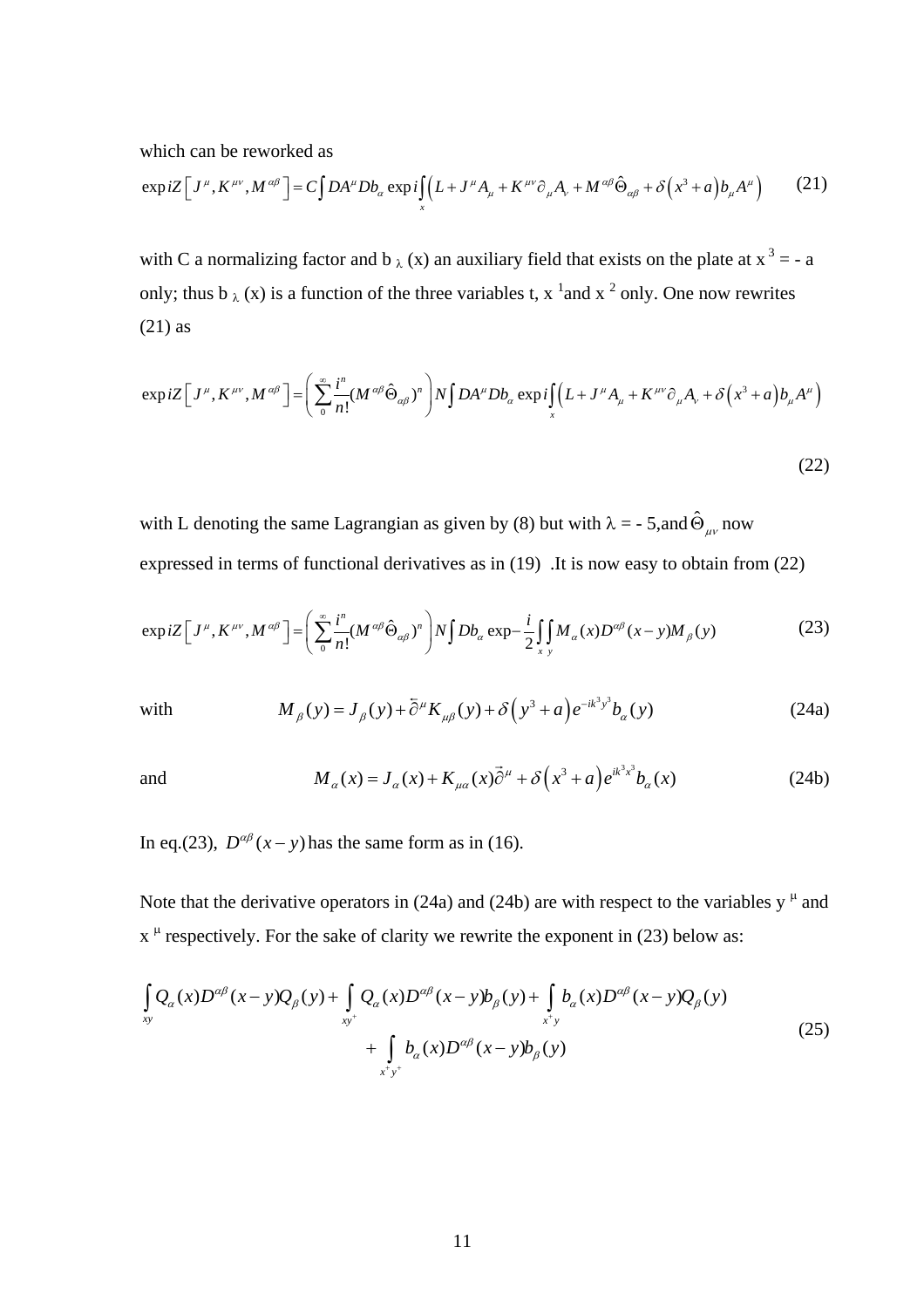with 
$$
Q_{\alpha}(x) = J_{\alpha}(x) + K_{\beta\alpha}(x)\overrightarrow{\partial}^{\beta}
$$
; also  $\int_{xy^+}$  is a label for  $\int d^4x \int d^4y \delta(y^3 + a)$ , so that  

$$
\int_{x^+y^+}
$$
 is shorthand for  $\int d^4x \delta(x^3 + a) \int d^4y \delta(y^3 + a)$  and  $\int_{xy}$  represents the familiar double

integral without the Dirac  $\delta$  - function, with y<sup>3</sup> denoting the spatial z- component of the four vector  $y^{\mu}$ . With the definition

$$
c_{\alpha}(x) \equiv b_{\alpha}(x) + \int_{z u^{+}} Q_{\mu}(z) D^{\mu \rho}(z - u) D_{\rho \alpha}^{-1}(u - x)
$$
 (26)

(25) becomes

$$
\iint_{x \ y} Q_{\alpha}(x) \left( D^{\alpha \mu}(x - y) - \int_{z^+ u^+} D^{\alpha \beta}(x - z) D_{\beta \rho}^{-1}(z - u) D^{\rho \mu}(u - y) \right) Q_{\mu}(y) + \iint_{x^+ y^+} c_{\alpha}(x) D^{\alpha \beta}(x - y) c_{\beta}(y)
$$
\n(27)

Eq.(32) below defines the inverse of  $D^{\alpha\beta}(x - y)$  and (27) leads to

$$
\exp iZ \Big[ J^{\mu}, K^{\mu\nu}, M^{\alpha\beta} \Big] = \Bigg( \sum_{0}^{\infty} \frac{i^{n}}{n!} (M^{\alpha\beta} \hat{\Theta}_{\alpha\beta})^{n} \Bigg) \exp -\frac{i}{2} \int_{x} Q_{\alpha}(x) \tilde{D}^{\alpha\beta}(x-y) Q_{\beta}(y) \tag{28}
$$

with  $\tilde{D}^{\alpha\beta}(x-y)$  denoting the expression in parentheses in (27). The second term in (27)is independent of the external sources and the resulting path integral due to the shift in (26) will be absorbed in to the normalization constant N. It is not difficult to check that in the presence of the boundary adopted in this paper, we obtain from (28)

$$
i\frac{\delta^2 Z}{\delta J^{\alpha}(x)\delta J^{\beta}(y)}\bigg|_{\text{sources=0}} = i^2 \langle 0|T^*\big(A^{\alpha}(x)A^{\beta}(y)\big)|0\rangle_{\text{cl}} = -i\tilde{D}^{\alpha\beta}(x-y) \tag{29}
$$

Eq.(29) thus defines the propagator for our calculation below; note that the connected Green's function has been given an additional subscript to distinguish it from that given in eq.(17).Further, it is the counterpart of eq.(2.17) in Bordag et al. [10] or to use a more recent reference, eq.(26) in Bordag and Lindig [11]. Using (18) one obtains with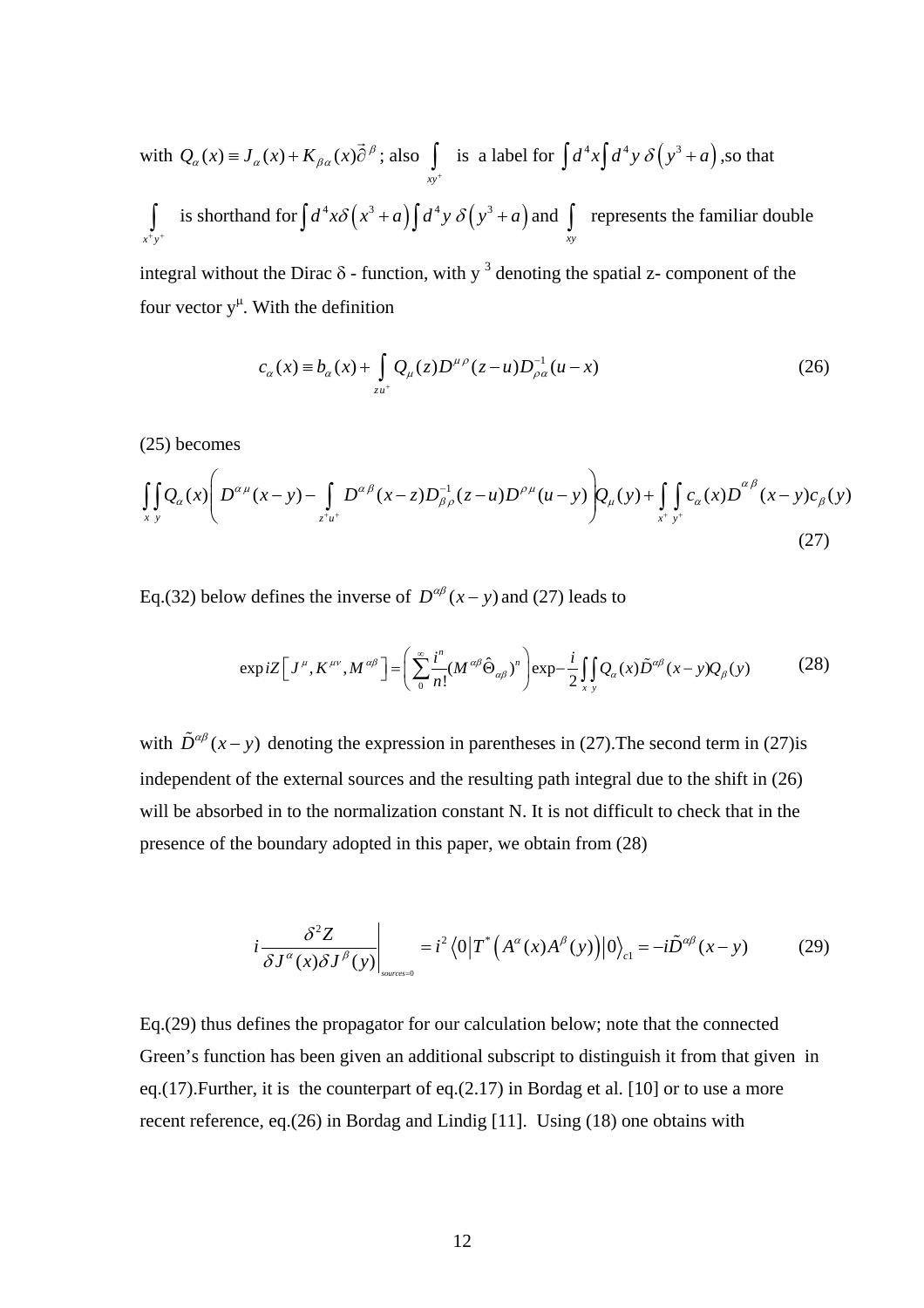$$
\tilde{D}^{\alpha\beta}(x-y) = D^{\alpha\beta}(x-y) - \int_{z^+u^+} D^{\alpha\nu}(x-z) D_{\nu\rho}^{-1}(z-u) D^{\rho\beta}(u-y) \tag{30}
$$

$$
\left(\partial^{\mu}\partial_{\mu}g_{\lambda\alpha} - \frac{6}{5}\partial_{\lambda}\partial_{\alpha}\right)\tilde{D}^{\alpha\beta}(x-y) = \delta^{\beta}_{\lambda}\delta^{(4)}(x-y) - \int_{z^+u^+} \delta^{\nu}_{\lambda}\delta(x-z)D^{-1}_{\nu\rho}(z-u)D^{\rho\beta}(u-y)
$$

$$
= \delta^{\beta}_{\lambda}\delta^{(4)}(x-y) - \int_{u^+}\delta(x^3+a)D^{-1}_{\lambda\rho}(x-u)D^{\rho\beta}(u-y)
$$

$$
= \delta^{\beta}_{\lambda}\delta^{(4)}(x-y) - \delta^{\beta}_{\lambda}\delta^{(3)}(x-y)\delta(x^3+a) \tag{31a}
$$

when  $y^3 = -a$ ; or, to rewrite (31a)

$$
\left(\partial^{\mu}\partial_{\mu}g_{\lambda\alpha} - \frac{6}{5}\partial_{\lambda}\partial_{\alpha}\right)\tilde{D}^{\alpha\beta}(x-y) = \delta^{\beta}_{\lambda}\delta^{(4)}(x-y) - \delta^{\beta}_{\lambda}\delta^{(3)}(x-y)\delta(x^{3}-y^{3})\tag{31b}
$$

of  $D^{\alpha\beta}(x-y)$ , namely,  $D^{-1}_{\rho\alpha}(x-y)$  satisfies the relation when  $y^3 = -a$ . While the first term in (31b) arises from the r.h.s.of eq (18), the latter being associated with  $D^{\alpha\beta}(x-y)$ , the second term despite its resemblance to the first is valid only when  $y^3 = -a$ , i.e. on the single plate introduced in this paper. Indeed, it is the latter term that will play a decisive role in invalidating the trace identity as given by (10). The inverse

$$
\int_{y^{+}} D_{\rho\alpha}^{-1} (u - y) D^{\alpha\beta} (y - z) = \delta_{\rho}^{\beta} \delta^{(3)} (u - z)
$$
\n(32)

when  $u^3 = -a$  and  $z^3 = -a$ ; and the form of  $D_{\rho a}^{-1}(x - y)$  is worked out in the Appendix to this paper. Shelving these details it is enough to anticipate here that given the following form for  $D^{\alpha\beta}(x - y)$  viz.,

$$
D^{\alpha\beta}(x-y) = i \int_{k} e^{-ik \cdot (x-y) - i|\vec{k}| |(x^{3}-y^{3})|} \frac{1}{|\vec{k}|} \left( \frac{1}{2} \eta^{\alpha\beta} - \rho \frac{q^{\alpha} q^{\beta}}{|\vec{k}|^{2}} \right)
$$
(33)

with: i. the momentum integration being 3-dimensional so that  $\int_{k}$  denotes  $\int \frac{a \kappa}{(2\pi)}$ 3  $(2\pi)^3$  $\int \frac{d^3k}{(2\pi)}$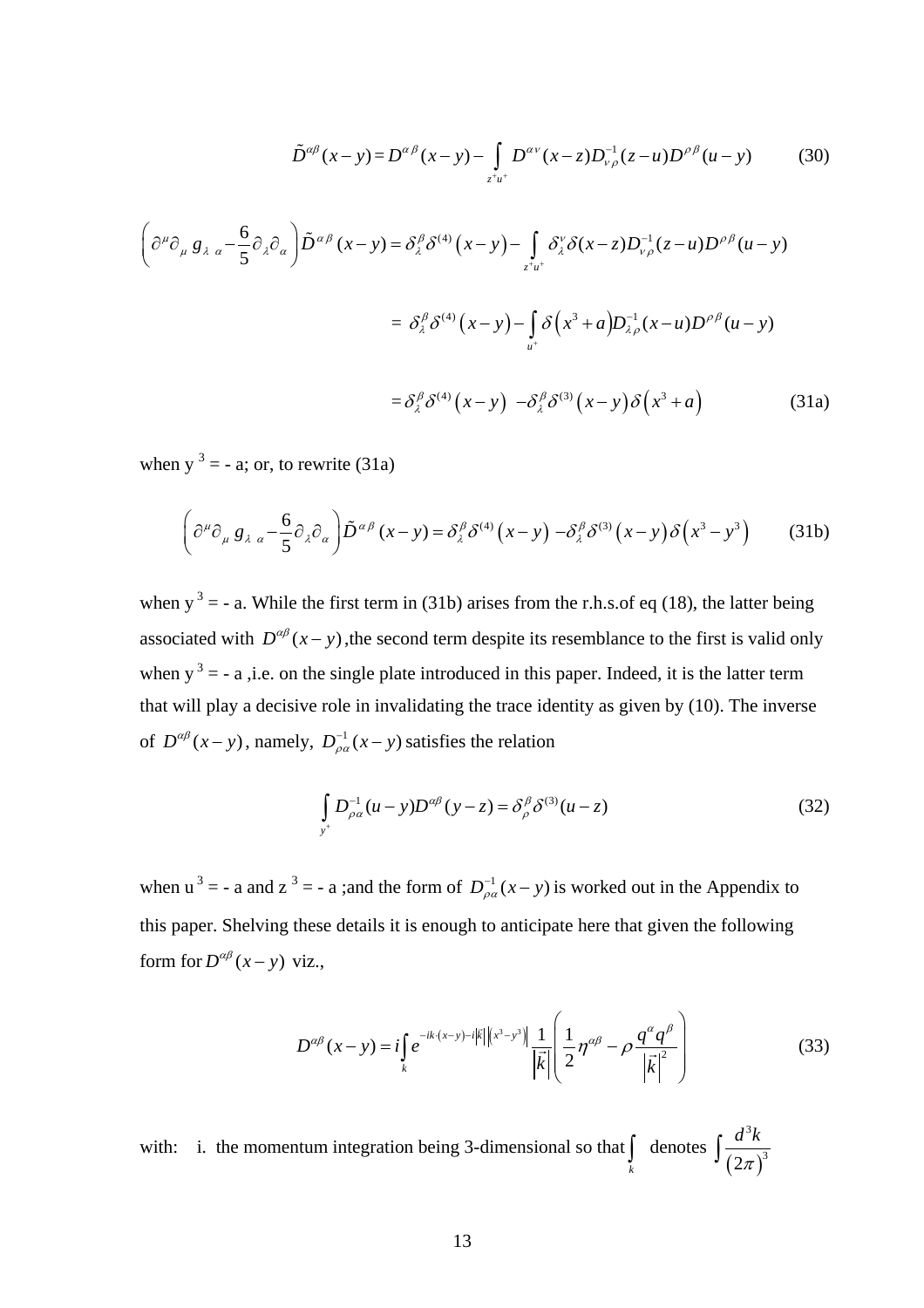ii.  $\eta^{\mu\nu}$  being a diagonal matrix given by  $\eta^{\mu\nu} = (1, -1, -1, 5)$ 

iii.  $q^{\mu} = (-k^0, k^1, k^2, -|\vec{k}|)$  for  $\mu = 0, 1, 2$  and 3, and,

iv. 
$$
\rho = \begin{cases} \lambda_0, & \alpha \neq 3, \beta \neq 3 \\ \lambda_0 - \frac{3}{2}, & \alpha \neq 3, \beta = 3 \end{cases}
$$
,  $\lambda_0 = \frac{3}{2} (1 + |\vec{k}| |x^3 - y^3|)$ 

one can show that

$$
D_{\alpha\beta}^{-1}(x-y) = -i \int_{p} e^{-ik \cdot (x-y) + i|\vec{k}| |x^{3}-y^{3}|} |\vec{k}| \left( b_{\alpha\beta} + c \frac{p_{\alpha} p_{\beta}}{|\vec{k}|^{2}} \right)
$$
(34)

with:

i. *b<sub>αβ</sub>* being a diagonal matrix given by  $b_{\alpha\beta} = (2, -2, -2)$  for  $\alpha$ ,  $\beta = 0, 1$  and 2

ii. 
$$
p_{\alpha} = \left(5\lambda_0 k^0, 5\lambda_0 k^1, 5\lambda_0 k^2, \left(\lambda_0 - \frac{3}{2}\right) \middle| \vec{k} \middle| \right)
$$
 and, iii.  $c = \frac{1}{15\lambda_0 \left(\frac{2}{3} - \lambda_0\right)}$ 

with  $\lambda_0$  defined as above. Note that eqs.(33) and (34) define  $D^{\alpha\beta}(x-y)$  and  $D^{-1}_{\alpha\beta}(x-y)$ on the three dimensional subspace  $x^{\mu}$  ( $\mu = 0, 1, 2$ ) only. Also eqs. (33) and (34) are the respective counterparts of eqs. (2.10) and (2.14) of Ref. 10.

We shall now take up the verification of the trace identity in the presence of the boundary remembering – see eq.(16) – that  $D^{\alpha\beta}(x-y) = D^{\beta\alpha}(x-y)$ . The steps below use this symmetry property as well as eqs.(30)and (31b) ; they *do not use* eqs.(33) and (34) for  $D^{\alpha\beta}(x-y)$  and  $D^{-1}_{\alpha\beta}(x-y)$  respectively. In other words, the main conclusions of this paper do not depend on eqs.(33) and (34), with the latter as well as the content of the Appendix to this paper only serving the limited purpose of working out a possible form for  $D_{\alpha\beta}^{-1}(x-y)$ , at least partly inspired by the work of Bordag et al.[10] and Bordag and Lindig[11] and as a complement to our work in Ref.9.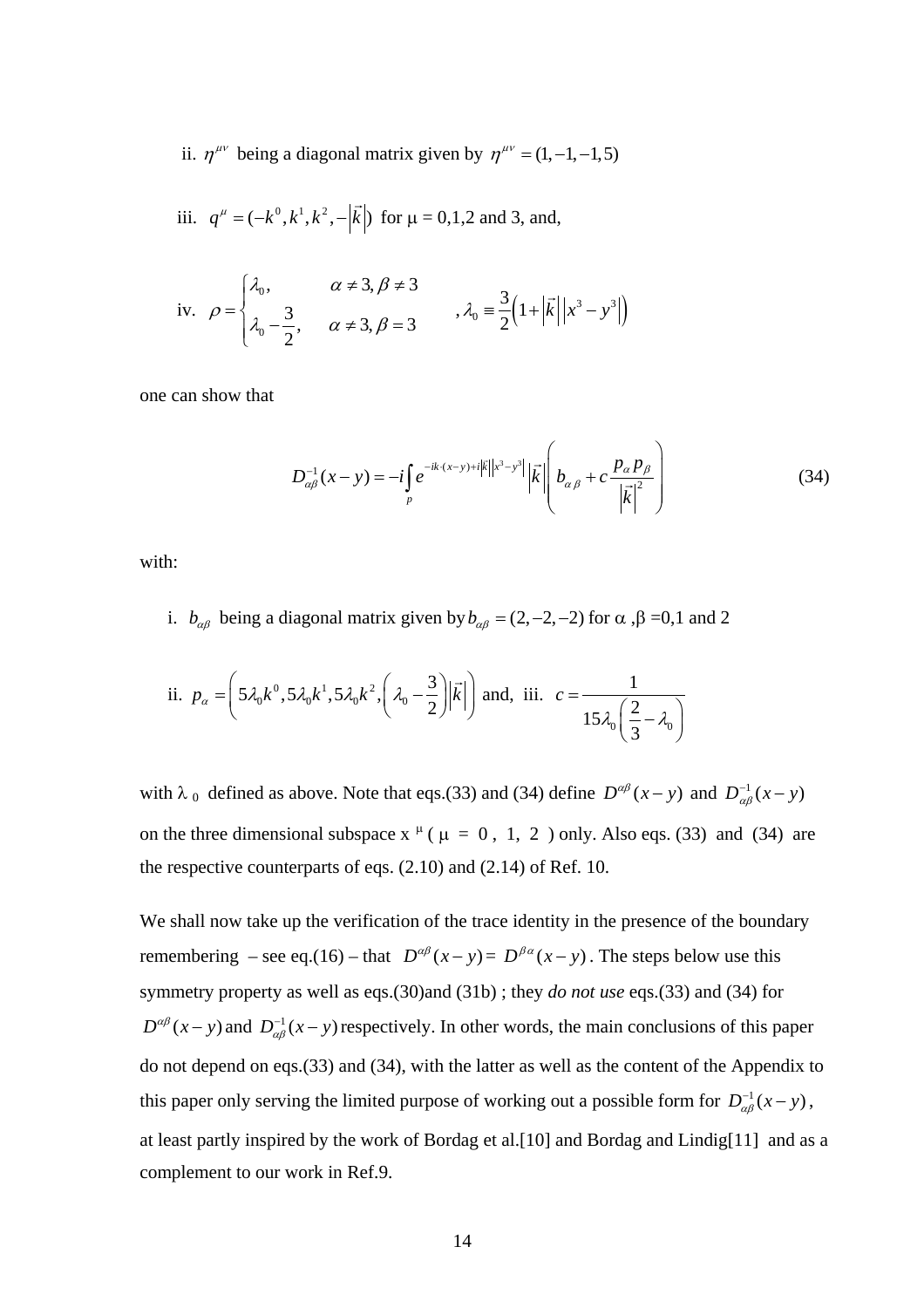As in the previous section it is enough to calculate 3  $\left.(z)\delta {J}_{\mu}(s)\delta {J}_{\nu}(t)\right|_{\textit{Sources}=0}$  $i\frac{\delta^3 Z}{\delta^3 Z}$  $M_{\alpha\beta}(z)\delta J_{\mu}(s)\delta J_{\nu}(t)$ δ  $\delta M_{\alpha\beta}(z)\delta {J}_{\mu}(s)\delta {J}_{\nu}(t)\big|_{\textit{Sources}}$ from (28)

as that will yield, besides a multiplicative factor of  $i^3$ , the  $T^*$  - product in the first term in eq.(10).To make the discussion reader-friendly, we shall now present below the results got from each of the three terms in (19), but after contraction with  $g_{\alpha\beta}$ , remembering that the partial derivative operators are with respect to the variable  $z^{\mu}$ :

Term 1:

$$
2i\bigg\{\partial^{\alpha}\tilde{D}^{\rho}_{\mu}\big(z-s\big)\partial_{\alpha}\tilde{D}_{\rho\nu}\big(z-t\big)-\partial^{\alpha}\tilde{D}^{\rho}_{\mu}\big(z-s\big)\partial_{\rho}\tilde{D}_{\alpha\nu}\big(z-t\big)-\frac{1}{5}\partial^{\alpha}\tilde{D}_{\alpha\mu}\big(z-s\big)\partial^{\rho}\tilde{D}_{\rho\nu}\big(z-t\big)\bigg\}
$$

Term 2:

$$
2i\begin{cases}\frac{6}{5}\partial^{\lambda}\tilde{D}_{\lambda\mu}(z-s)\partial^{\beta}\tilde{D}_{\beta\nu}(z-t)+\partial^{\lambda}\tilde{D}_{\beta\mu}(z-s)\Big(\partial^{\beta}\tilde{D}_{\lambda\nu}(z-t)-\partial_{\lambda}\tilde{D}^{\beta}_{\nu}(z-t)\Big)\\+\tilde{D}_{\lambda\mu}(z-s)\Big(\frac{8}{5}\partial^{\lambda}\partial^{\beta}\tilde{D}_{\beta\nu}(z-t)-\partial^{\beta}\partial_{\beta}\tilde{D}^{\lambda}_{\nu}(z-t)\Big)+\tilde{D}_{\lambda\nu}(z-t)\Big(\frac{8}{5}\partial^{\lambda}\partial^{\beta}\tilde{D}_{\beta\mu}(z-s)-\partial^{\beta}\partial_{\beta}\tilde{D}^{\lambda}_{\mu}(z-s)\Big)\\+\partial^{\lambda}\tilde{D}_{\alpha\nu}(z-t)\Big(\partial^{\alpha}\tilde{D}_{\lambda\mu}(z-s)-\partial_{\lambda}\tilde{D}^{\alpha}_{\mu}(z-s)\Big)\end{cases}
$$

Adding the two terms above results in

$$
2i\begin{bmatrix} \frac{\partial^{\alpha}\tilde{D}_{\alpha\mu}(z-s)\partial^{\beta}\tilde{D}_{\beta\nu}(z-t)+\partial^{\lambda}\tilde{D}_{\alpha\nu}(z-t)\big(\partial^{\alpha}\tilde{D}_{\lambda\mu}(z-s)-\partial_{\lambda}\tilde{D}^{\alpha}_{\mu}(z-s)\big) \\ \frac{\partial}{\partial\mu}(z-s)\bigg(\frac{8}{5}\partial^{\lambda}\partial^{\beta}\tilde{D}_{\beta\nu}(z-t)-\partial^{\beta}\partial_{\beta}\tilde{D}^{\lambda}_{\nu}(z-t)\bigg)+\tilde{D}_{\lambda\nu}(z-t)\bigg(\frac{8}{5}\partial^{\lambda}\partial^{\beta}\tilde{D}_{\beta\mu}(z-s)-\partial^{\beta}\partial_{\beta}\tilde{D}^{\lambda}_{\mu}(z-s)\bigg)\end{bmatrix}
$$

Finally, we have for

Term 3: 
$$
i \Big\{ \partial^{\alpha} \partial_{\alpha} \Big( \tilde{D}_{\rho\mu}(z-s) \tilde{D}^{\rho}_{\nu}(z-t) \Big) - 2 \partial^{\alpha} \partial^{\beta} \Big( \tilde{D}_{\alpha\mu}(z-s) \tilde{D}_{\beta\nu}(z-t) \Big) \Big\}
$$

The addition of Term 3 to the sum preceding it now yields the final answer for the first term in the trace identity given by (10), viz.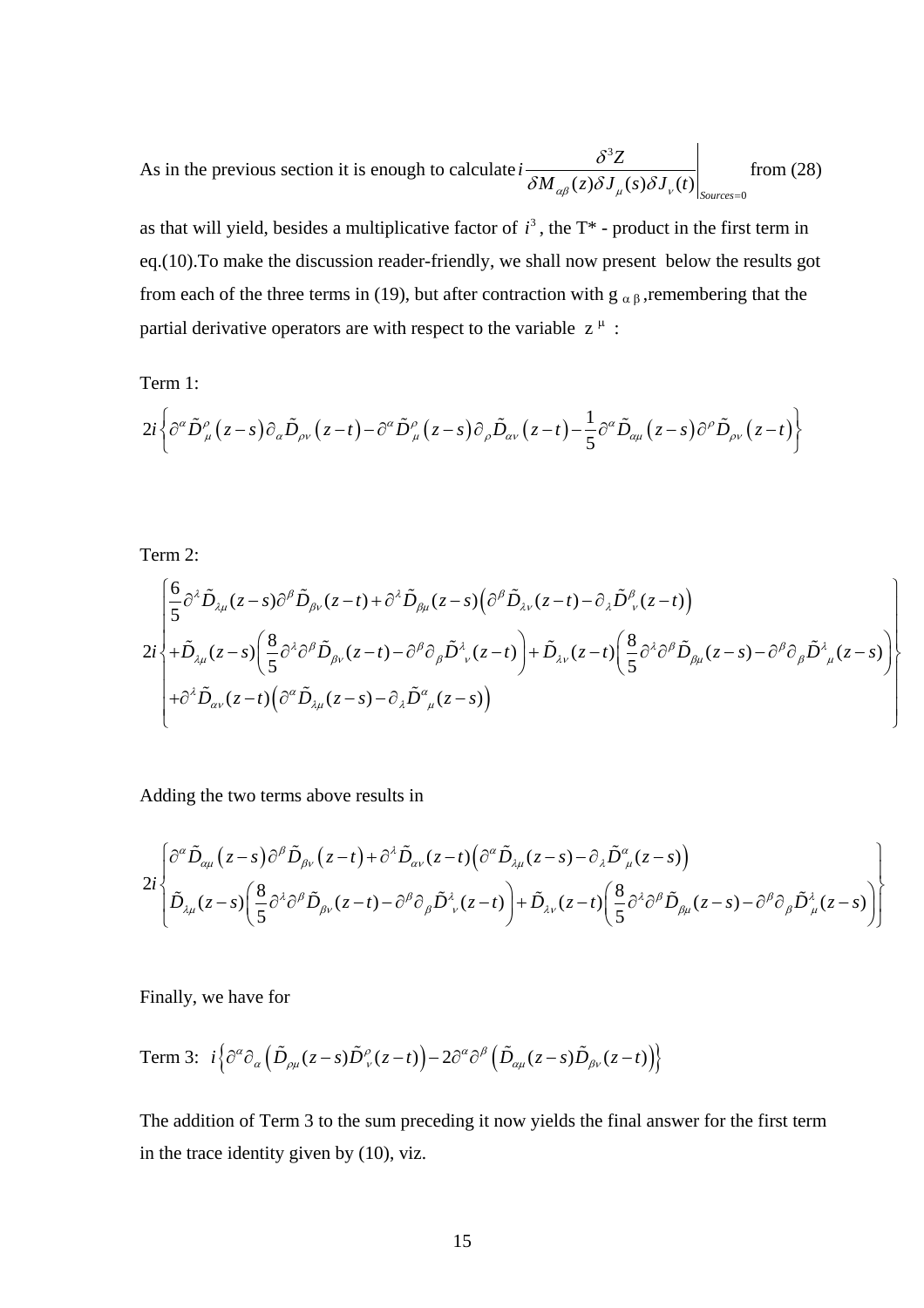$$
i\left\{\tilde{D}_{\lambda\mu}(z-s)\left(\frac{6}{5}\partial^{\lambda}\partial^{\beta}\tilde{D}_{\beta\nu}(z-t)-\partial^{\beta}\partial_{\beta}\tilde{D}^{\lambda}_{\nu}(z-t)\right)+\tilde{D}_{\lambda\nu}(z-t)\left(\frac{6}{5}\partial^{\lambda}\partial^{\beta}\tilde{D}_{\beta\mu}(z-s)-\partial^{\beta}\partial_{\beta}\tilde{D}^{\lambda}_{\mu}(z-s)\right)\right\}
$$
\n(35)

Note that the first entry in the parentheses in (35) becomes

$$
\frac{6}{5} \partial^{\lambda} \partial^{\beta} \tilde{D}_{\beta \nu} (z-t) - \partial^{\beta} \partial_{\beta} \tilde{D}_{\nu}^{\lambda} (z-t) = -\left( \partial^{\beta} \partial_{\beta} \tilde{D}_{\nu}^{\lambda} (z-t) - \frac{6}{5} \partial^{\lambda} \partial^{\beta} \tilde{D}_{\beta \nu} (z-t) \right)
$$

$$
= -\left( \partial^{\beta} \partial_{\beta} g^{\lambda \rho} - \frac{6}{5} \partial^{\lambda} \partial^{\rho} \right) \tilde{D}_{\rho \nu} (z-t)
$$

$$
= -\left( \partial_{\nu}^{\lambda} \partial^{\langle 4 \rangle} (z-t) - \partial_{\nu}^{\lambda} \partial^{\langle 3 \rangle} (z-t) \partial^{\langle 2 \rangle} (z^3 - t^3) \right) \tag{36a}
$$

with the second entry similarly given by

$$
\frac{6}{5}\partial^{\lambda}\partial^{\beta}\tilde{D}_{\beta\mu}(z-s)-\partial^{\beta}\partial_{\beta}\tilde{D}_{\mu}^{\lambda}(z-s)=-\left(\delta_{\mu}^{\lambda}\delta^{(4)}(z-s)-\delta_{\mu}^{\lambda}\delta^{(3)}(z-s)\delta(z^{3}-s^{3})\right)
$$
(36b)

With eqs.(36a) and (36b), (35) now becomes the sum of

$$
R = -i\tilde{D}_{\nu\mu}(t-s)\delta^{(4)}(z-t) - i\tilde{D}_{\mu\nu}(s-t)\delta^{(4)}(z-s)
$$

$$
= -i\tilde{D}_{\nu\mu}(t-s)\left(\delta^{(4)}(z-t) + \delta^{(4)}(z-s)\right)
$$
(37)

and

$$
Q = i\tilde{D}_{\nu\mu}(t-s)\delta^{(3)}(z-t)\delta(z^3-t^3) + i\tilde{D}_{\mu\nu}(s-t)\delta^{(3)}(z-s)\delta(z^3-s^3)
$$
  

$$
= i\tilde{D}_{\nu\mu}(t-s)\left(\delta^{(3)}(z-t)\delta(z^3-t^3) + \delta^{(3)}(z-s)\delta(z^3-s^3)\right)
$$
(38)

Thus the trace identity given by (10) now becomes

$$
g_{\alpha\beta}\left\langle 0\big|T^*\Big(\hat{\Theta}^{\alpha\beta}(z)A^\mu(s)A^\nu(t)\Big)\big|0\big\rangle_c=i\big(Q\!+\!R\big)
$$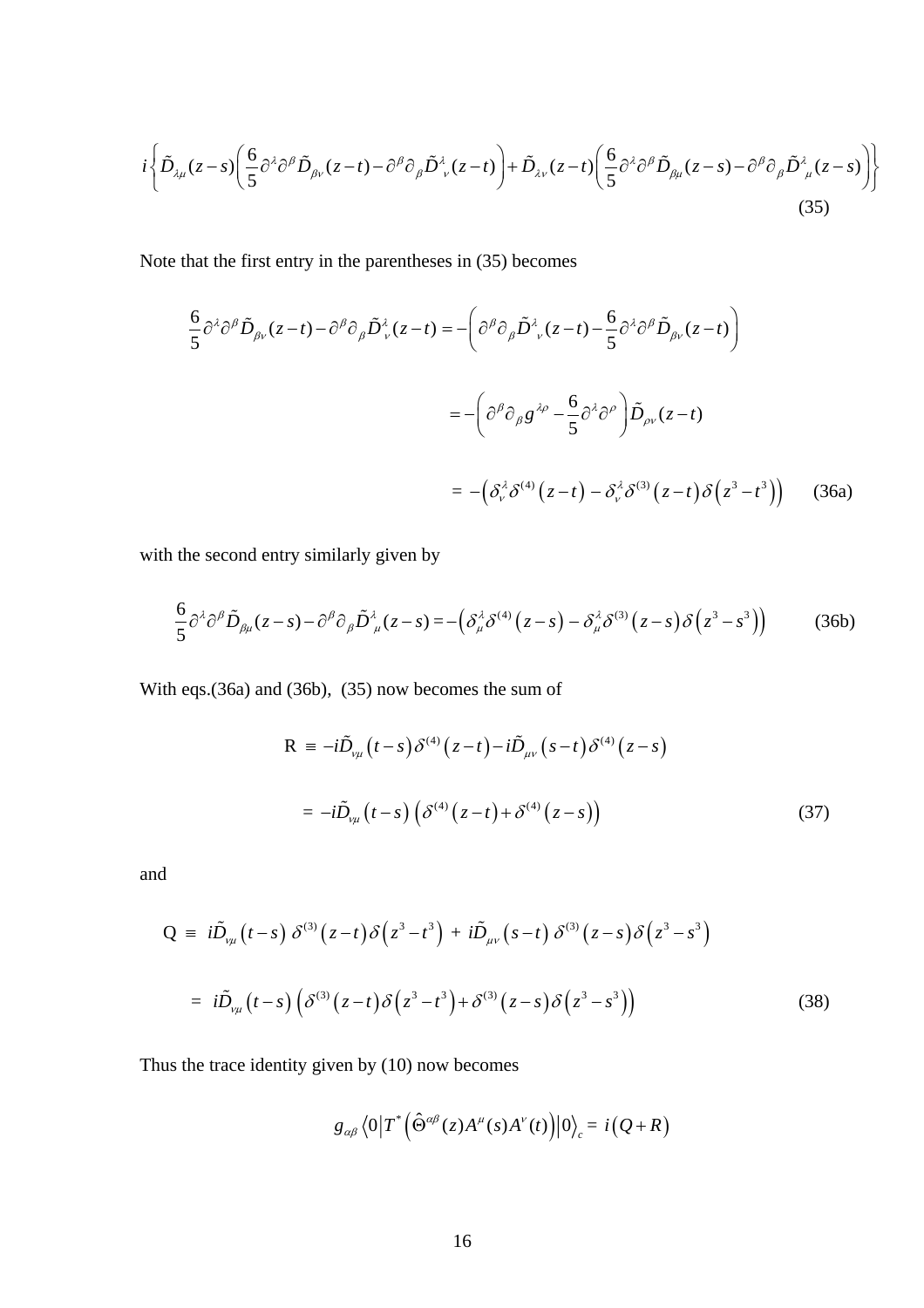i.e.,

$$
g_{\alpha\beta} \langle 0|T^* (\hat{\Theta}^{\alpha\beta}(z)A^{\mu}(s)A^{\nu}(t))|0\rangle_c + \langle 0|T^* (A^{\alpha}(x)A^{\beta}(y))|0\rangle_{c1} (i\delta^{(4)}(z-t) + i\delta^{(4)}(z-s))
$$
  
=  $iQ$  (39)

with 
$$
iQ = \langle 0|T^*\left(A^{\mu}(s)A^{\nu}(t)\right)|0\rangle_{c1}\left(i\delta^{(3)}(z-t)\delta(z^3-t^3)+i\delta^{(3)}(z-s)\delta(z^3-s^3)\right)
$$
 (39a)

Clearly, the r.h.s. of (39) is *not zero* on the plate at  $z^3 = -a$  and the trace identity given by (10) is thus invalid on the single plate we have introduced as a boundary in this paper. Note that (39a) is formally similar to and with the same sign as the second term on the l.h.s. of the same equation but originates from the second term on the r.h.s. of eq.(30).We shall now view the above result in another context below, namely , as a support to our work in Ref.9

### **Discussion:**

In our earlier report [9] associated with the Lagrangian density of a real massive noninteracting scalar field in  $2 + 1$  dimensions, viz.

$$
L = \frac{1}{2} \partial^{\mu} \phi \, \partial_{\mu} \phi - \frac{1}{2} m^2 \phi^2 \tag{40}
$$

we had dealt with the trace identity

$$
g_{\alpha\beta} \langle 0|T^* (\hat{\Theta}^{\alpha\beta}(z)\phi(s)\phi(u))|0\rangle_c + \frac{1}{2} i\delta^{(3)}(z-s) \langle 0|T^* (\phi(s)\phi(u))|0\rangle_c + \frac{1}{2} i\delta^{(3)}(z-u) \langle 0|T^* (\phi(s)\phi(u))|0\rangle_c = m^2 \langle 0|T^* (\phi^2(z)\phi(s)\phi(u))|0\rangle_c
$$
(41)

To make our point, let's recall here from Ref.9 that while eq.(41) held in the unconstrained configuration, it did not on a boundary on which the Dirichlet boundary condition

 $\phi(t, x^1, x^2 = -a) = 0$  was imposed. In other words, in the latter case (41) was modified to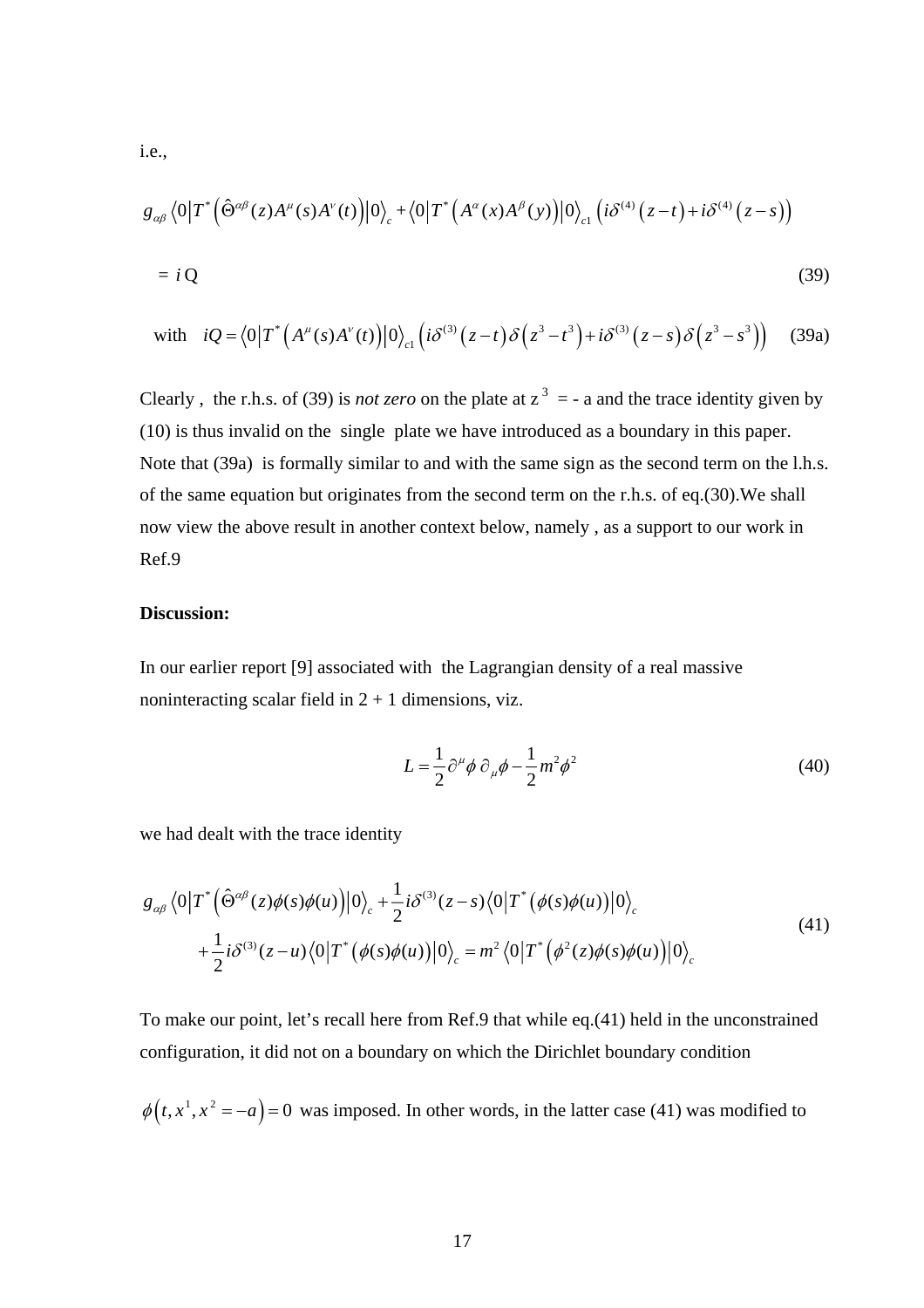$$
g_{\alpha\beta} \langle 0|T^* (\hat{\Theta}^{\alpha\beta}(z)\phi(s)\phi(u))|0\rangle_c + \frac{1}{2}i\delta^{(3)}(z-s)\langle 0|T^* (\phi(s)\phi(u))|0\rangle_{c1} + \frac{1}{2}i\delta^{(3)}(z-u)\langle 0|T^* (\phi(s)\phi(u))|0\rangle_{c1} = m^2 \langle 0|T^* (\phi^2(z)\phi(s)\phi(u))|0\rangle_c + iK
$$
\n(42)

where

$$
iK = -\frac{1}{2}\langle 0|T^*\left(\phi(s)\phi(u)\right)|0\rangle_{c1}\left\{-i\delta^{(2)}\left(z-u\right)\delta\left(z^2-u^2\right)-i\delta^{(2)}\left(z-s\right)\delta\left(z^2-s^2\right)\right\}\tag{43}
$$

with  $z^2$  being the spatial y-component of the 3-vector  $z^{\mu}$ , with the same understanding for  $u^2$  and  $s^2$ .

Eq.(42) is thus the counterpart of the r.h.s. of (39), but for the Lagrangian in  $2 + 1$ dimensions given by (40). Apart from a difference of the canonical scale dimension which is respectively  $\frac{1}{2}$ 2 for the scalar field and appears in (42) and (43), and 1 for the vector field as seen in (39) and (39a), both eqs.(39a) and (43) are similar despite the fact that the two equations refer in details to two different theories .

Put differently, the observed violation in Ref.9 of the naïve trace identity given by (41) above on a plate on which the Dirichlet boundary condition has been imposed is now sustained by the failure of the counterpart of eq.(41) - namely eq.(10) – on a plate on which a similar boundary condition is imposed in this paper. Both these naïve identities are otherwise, needless to say so, maintained in free space. For the sake of completeness, we give below the form of the canonical dilatation current for the Lagrangian given by (40), viz.

$$
D_c^{\lambda} = x_{\mu} \hat{\Theta}_c^{\lambda \mu} + \frac{1}{4} \partial^{\lambda} \phi^2 \tag{44}
$$

while the counterpart of (9b) is

$$
X^{\alpha\beta\mu\nu} = \frac{1}{4} \Big( g^{\alpha\beta} g^{\mu\nu} - g^{\alpha\nu} g^{\beta\mu} \Big) \phi^2 \tag{44a}
$$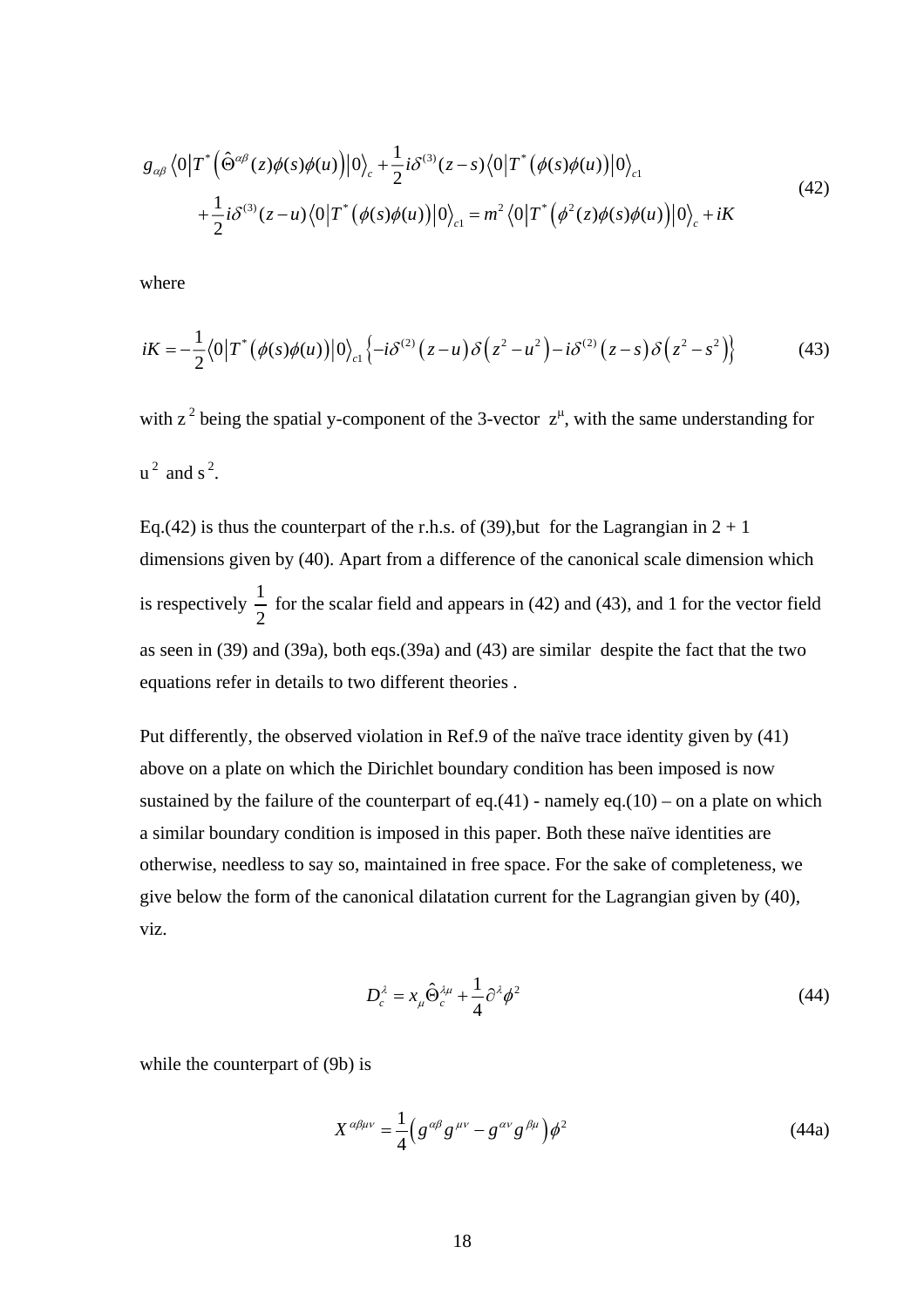Eqs.(44) and (44a) together lead as shown in Ref.9 to a modified version of the dilatation current namely,  $D^{\mu} = x_{\nu} \hat{\Theta}^{\mu\nu}$  with  $\hat{\Theta}_{\mu\nu}$  defined in terms of  $\hat{\Theta}_{c}^{\mu\nu}$  by eq. (9a) but with  $X^{\alpha\beta\mu\nu}$  as given by (44a).

To conclude, the twin checks on the validity of the trace identity given by (10) in Secs. 2 and 3 of this paper for the Lagrangian of the noninteracting electromagnetic field given by (8) in the covariant gauge, reinforce our conclusions obtained in the earlier paper[9] that the trace identity associated with the scale transformation  $x^{\mu} \to x'^{\mu} = e^{-\rho} x^{\mu}$  for the Lagrangian (40) becomes anomalous – in the sense that it is not maintained – when one moves from an unconstrained configuration where the identity is respected to a constrained one, the latter being characterised by a boundary on which a Dirichlet boundary condition is imposed; a notable feature of this anomalous term being the appearance of the canonical scale dimension as a numerical coefficient . As another example of the latter observation, let us reconsider the Lagrangian given by (40) in  $1 + 1$  dimensions in which case the canonical scale dimension of the scalar field becomes zero, and the trace identity given by (41) now reads as

$$
g_{\alpha\beta} \langle 0|T^* \Big(\hat{\Theta}^{\alpha\beta}(z)\phi(s)\phi(u)\Big)|0\rangle_c = m^2 \langle 0|T^* \Big(\phi^2(z)\phi(s)\phi(u)\Big)|0\rangle_c \tag{45}
$$

with the canonical dilatation current now given by  $D_c^{\alpha} = x_{\mu} \hat{\Theta}_c^{\alpha \mu}$ ; the absence of the field virial in this case, in the sense that it is zero, now implies that: One,  $\hat{\Theta}^{\mu\nu}_{\mu} = \hat{\Theta}^{\mu\nu}_{\nu}$  with  $\hat{\Theta}^{\mu\nu}_{\nu}$ being the canonical energy-momentum tensor, and secondly, while the trace identity given by (44) is respected in the unconstrained configuration, it is also maintained in the case when one introduces a plate on which the Dirichlet condition  $\phi(t, x^1 = -a) = 0$  holds. We refer the interested reader to Ref.9 for a somewhat more detailed discussion on these issues and conclude this paper below with an Appendix wherein a fairly detailed evaluation of  $D_{\alpha\beta}^{-1}(x-y)$  is presented.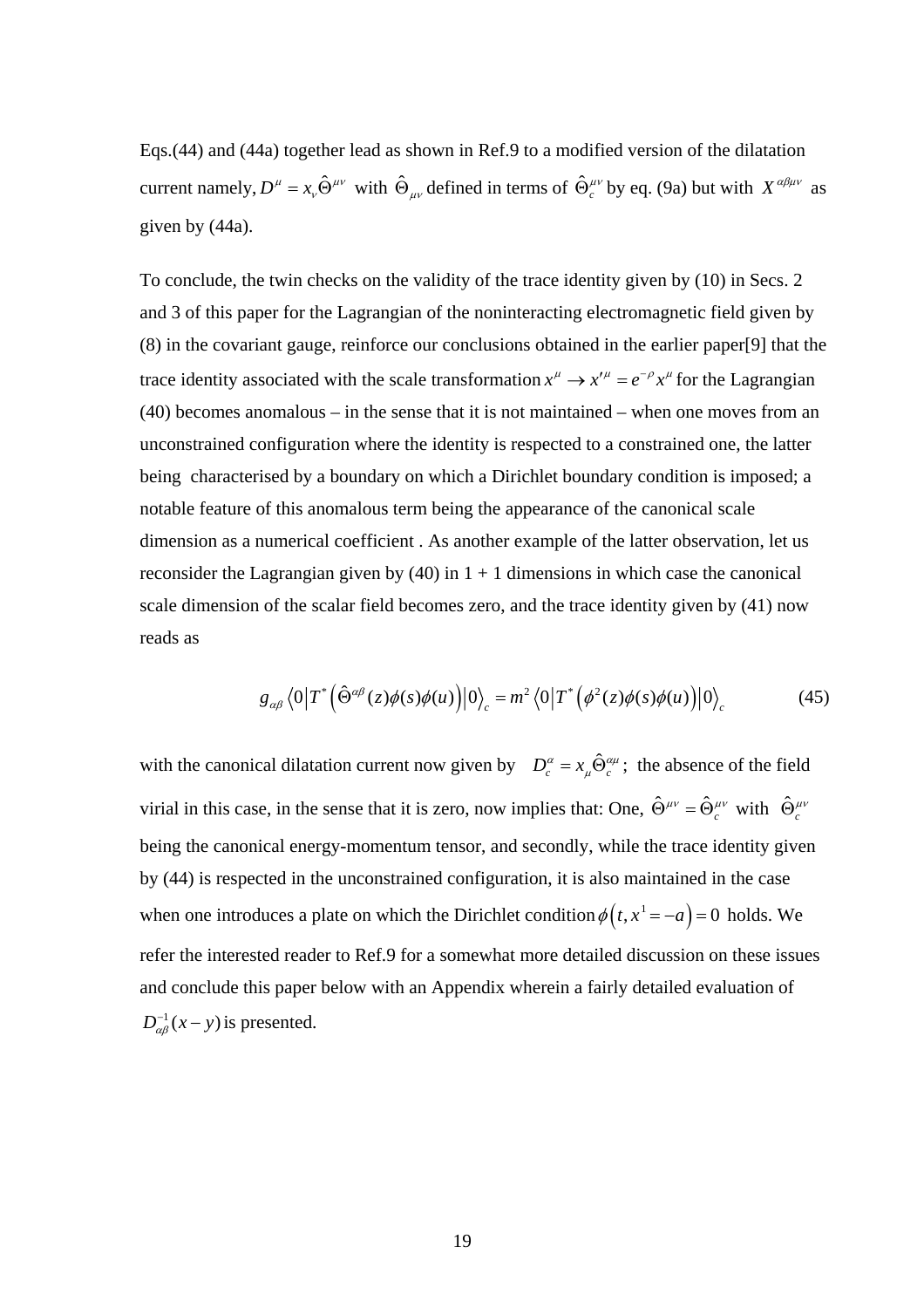# **Appendix**

We begin with the eq.(16) of the text, namely,

$$
iD^{\alpha\beta}(x-y) = i\int_{k} \frac{e^{-ik(x-y)}}{k^2 + i\varepsilon} \left(6\frac{k^{\alpha}k^{\beta}}{k^2} - g^{\alpha\beta}\right)
$$
 (A1)

and perform a Wick rotation to obtain for

$$
D^{00}(x-y) = -i \int_{k} e^{-ik \cdot (x-y)} \left( 6(k^{0})^{2} \int_{0}^{\infty} r e^{-rk^{2}} dr - g^{00} \int_{0}^{\infty} e^{-rk^{2}} dr \right)
$$
 (A2)

We shall now integrate over  $k^3$  in (A2) and get after doing the r – integral the result

$$
D^{00}(x-y) = -i\int_{k} e^{-ik \cdot (x-y) - |\vec{k}| |x^{3}-y^{3}|} \left( -g^{00} \frac{1}{2|\vec{k}|} + \frac{3(k^{0})^{2}}{2|\vec{k}|^{3}} \left( 1 + |\vec{k}| |x^{3}-y^{3}| \right) \right)
$$

A similar effort on the other components of  $D^{\alpha\beta}(x - y)$  leads to

$$
D^{0j}(x-y) = (i)^2 \int_{k} e^{-ik \cdot (x-y) - |\vec{k}| |x^3 - y^3|} \frac{3k^0 k^j}{2|\vec{k}|^3} \left(1 + |\vec{k}| |x^3 - y^3|\right)
$$
 (A3)

for  $j \neq 3$ . Likewise for  $D^{ij}(x - y)$  for  $i \neq 3$ ,  $j \neq 3$  we get

$$
D^{ij}(x-y) = i \int_{k} e^{-ik \cdot (x-y) - |\vec{k}| |x^3 - y^3} \left( g^{ij} \frac{1}{2|\vec{k}|} + \frac{3k^i k^j}{2|\vec{k}|^3} \left( 1 + |\vec{k}| |x^3 - y^3| \right) \right) \tag{A4}
$$

It is not difficult now to obtain a general expression for  $D^{\alpha\beta}(x - y)$  after undoing the Wick rotation and this is given by

$$
D^{\alpha\beta}(x-y) = i \int_{k} e^{-ik \cdot (x-y) - i|\vec{k}| |(x^{3}-y^{3})|} \frac{1}{|\vec{k}|} \left( \frac{1}{2} \eta^{\alpha\beta} - \rho \frac{q^{\alpha} q^{\beta}}{|\vec{k}|^{2}} \right)
$$
(A5)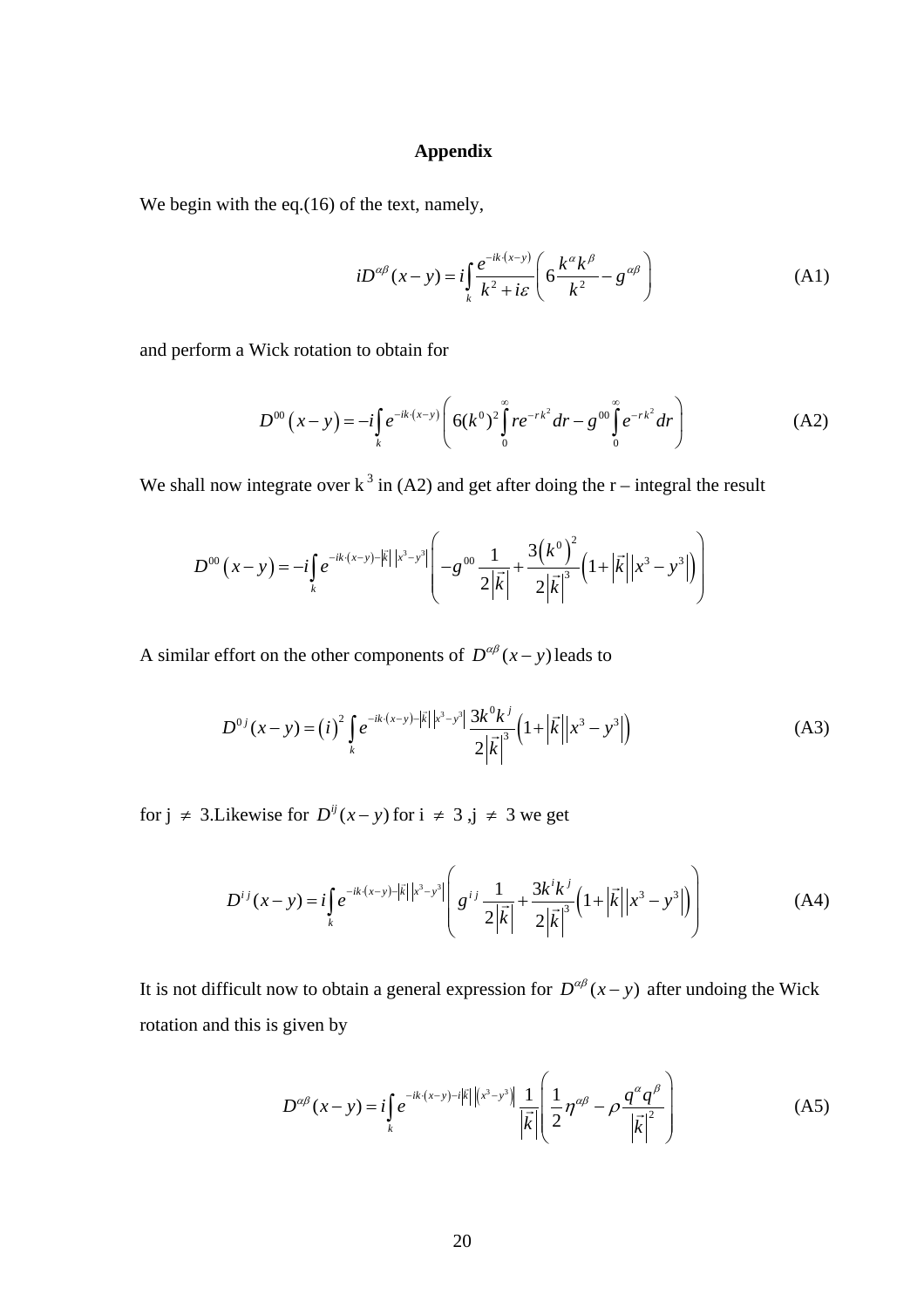with : the momentum integration being 3-dimensional so that  $\int_{k}$  denotes  $\int \frac{a \kappa}{(2\pi)}$ 3  $(2\pi)^3$  $\int \frac{d^3k}{(2\pi)^3}$ ,  $\eta^{\mu\nu}$  being

a diagonal matrix given by  $\eta^{\mu\nu} = (1, -1, -1, 5)$ ,  $q^{\mu} = (-k^0, k^1, k^2, -\frac{\vert \vec{k} \vert}{\vert \vec{k} \vert})$  for  $\mu = 0, 1, 2$  and 3,

and, 
$$
\rho = \begin{cases} \lambda_0, & \alpha \neq 3, \beta \neq 3 \\ \lambda_0 - \frac{3}{2}, & \alpha \neq 3, \beta = 3 \end{cases}
$$
 where  $\lambda_0 = \frac{3}{2} (1 + |\vec{k}| |x^3 - y^3|).$ 

We now use the following form for  $D_{\alpha\beta}^{-1}(x-y)$ 

$$
D_{\alpha\beta}^{-1}(x-y) = -i \int_{p} e^{-ip \cdot (x-y) + i |\vec{p}| \left| \left( x^{3}-y^{3} \right) \right|} |\vec{p}| \left( d_{\alpha\beta} + b \frac{r_{\alpha} r_{\beta}}{|\vec{p}|^{2}} \right)
$$
(A6)

so as to reflect the symmetry properties of  $D^{\alpha\beta}(x - y)$  exhibited by eq.(16) and mentioned earlier in the text of the paper. The  $d_{\alpha\beta}$ , b and  $r_{\alpha}$  will be fixed by using the definition

$$
\int_{z^+} D_{\alpha\beta}^{-1} (x - z) D^{\beta\rho} (z - y) = \delta_{\alpha}^{\rho} \delta^{(3)} (x - y)
$$
 (A7)

when  $x^3 = -a$  and  $y^3 = -a$ ;  $z^+$  being a symbol for  $\int d^4z \delta(z^3 + a)$  and  $z^3$  being the spatial - z component of the 4-vector  $z^{\mu}$  with a similar understanding for  $x^{\mu}$  and  $y^{\mu}$ , it being additionally understood that d  $\alpha \beta$  is a diagonal matrix. Repeated use of (A7) for  $\alpha =1, \rho = 0$ , 2 and 3 enable us to arrive at  $r_0 = 5\lambda_0 k^0$ ,  $r_2 = 5\lambda_0 k^2$  and  $r_3 = \left(\lambda_0 - \frac{3}{2}\right)$  $r_3 = \left(\lambda_0 - \frac{3}{2}\right) \mid \vec{k}$  $k$  . A similar exercise with  $\alpha = 0$  and 2 but with  $\rho = 0, 1$ , 2 and 3 yields  $d_{00} = 2$ ,  $d_{11} = -2 = d_{22}$ ,  $r_1 = 5\lambda_0 k^1$ 1

and 
$$
b = \frac{1}{15\lambda_0 \left(\frac{2}{3} - \lambda_0\right)}
$$
.